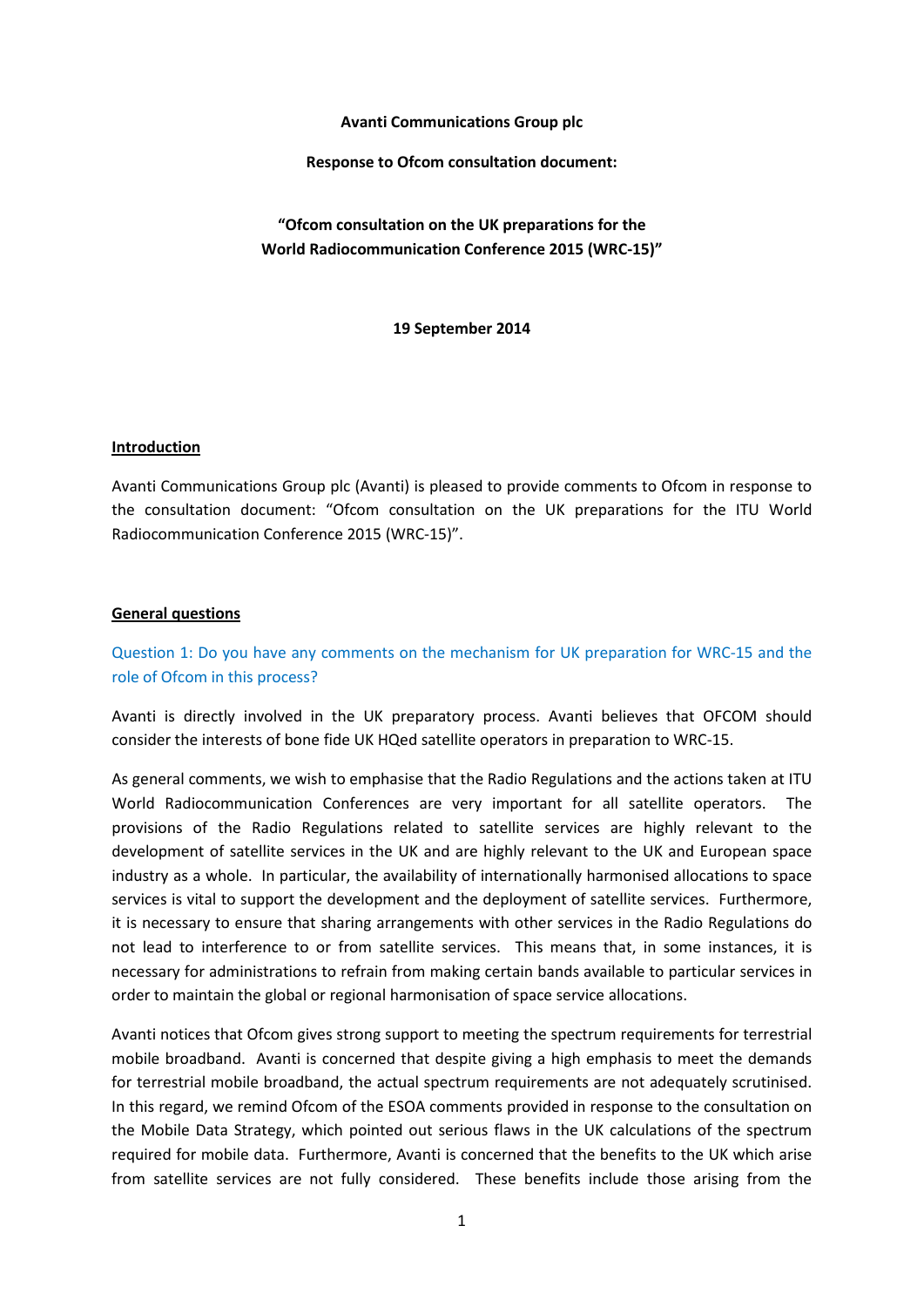economic benefits from the UK space industry – which in most cases rely on the availability of adequate spectrum - and the benefits to UK citizens and consumers. The benefits to UK citizens and consumers may be direct in some cases – for example in the case of satellite TV services or rural broadband access, or may be secondary in other cases, for example in the case of satellite for TV distribution or in the case of satellite feeder links to support safety-of-life communications on ships (e.g. GMDSS) and aircraft and aircraft (e.g. AMS(R)S).

Avanti is concerned that the high priority given by Ofcom to meeting the spectrum needs for terrestrial mobile broadband is not justified and could lead to an unnecessary and negative impact on other radio services – in particular space services and satellite services. This is particularly relevant where terrestrial mobile broadband and space services compete for the same frequency bands.

# Question 2: Do you agree with the prioritisation of the agenda items, as shown in Annex 6, and if not why?

Avanti notes Ofcom's proposed prioritisation of the agenda items. Avanti believes that Agenda Item 7 should be treated as High Priority. Past WRC experiences show that AI7 had always have lots of controversy and any unnecessary changes on AI7 could have irreversible damage on satellite industry and services.

### AI 1.1

### Question 3: Do you agree with Ofcom's general approach on WRC-15 agenda item 1.1?

No, Avanti does not agree with Ofcom's general approach. Avanti supports the ESOA position.

Due to the above, Avanti is of the view that bands that Ofcom is considering in section 4.7, and which would lead to interference to satellite services (i.e, 3 400-4 200 MHz, 5 725-5 925 MHz and 5 925-6 425 MHz), should not be further considered, and should not be proposed as candidate bands under AI 1.1.

Question 4: In view of the recent developments on the 1 492 - 1 518 MHz and 5 925 - 6 425 MHz bands, what are your views on the potential identification of these bands for IMT and/or RLAN and on the mobile data applications that could make use of them? How do you believe the sharing with the fixed service and the fixed satellite services could be managed at the national level?

With regard to the 5925 – 6425 MHz band, Avanti has concerns about the usage of this band by IMT terrestrial as this frequency range is extensively used by satellites networks in the fixed satellite service (FSS) for Earth-to-space communication. FSS networks typically provide service to large regions encompassing the territory of multiple administrations. FSS satellite receives would be exposed to unacceptable and harmful interference from the cumulated aggregate emissions of IMT terrestrial transmitters. The IMT terrestrial systems in this band would have to cope with potential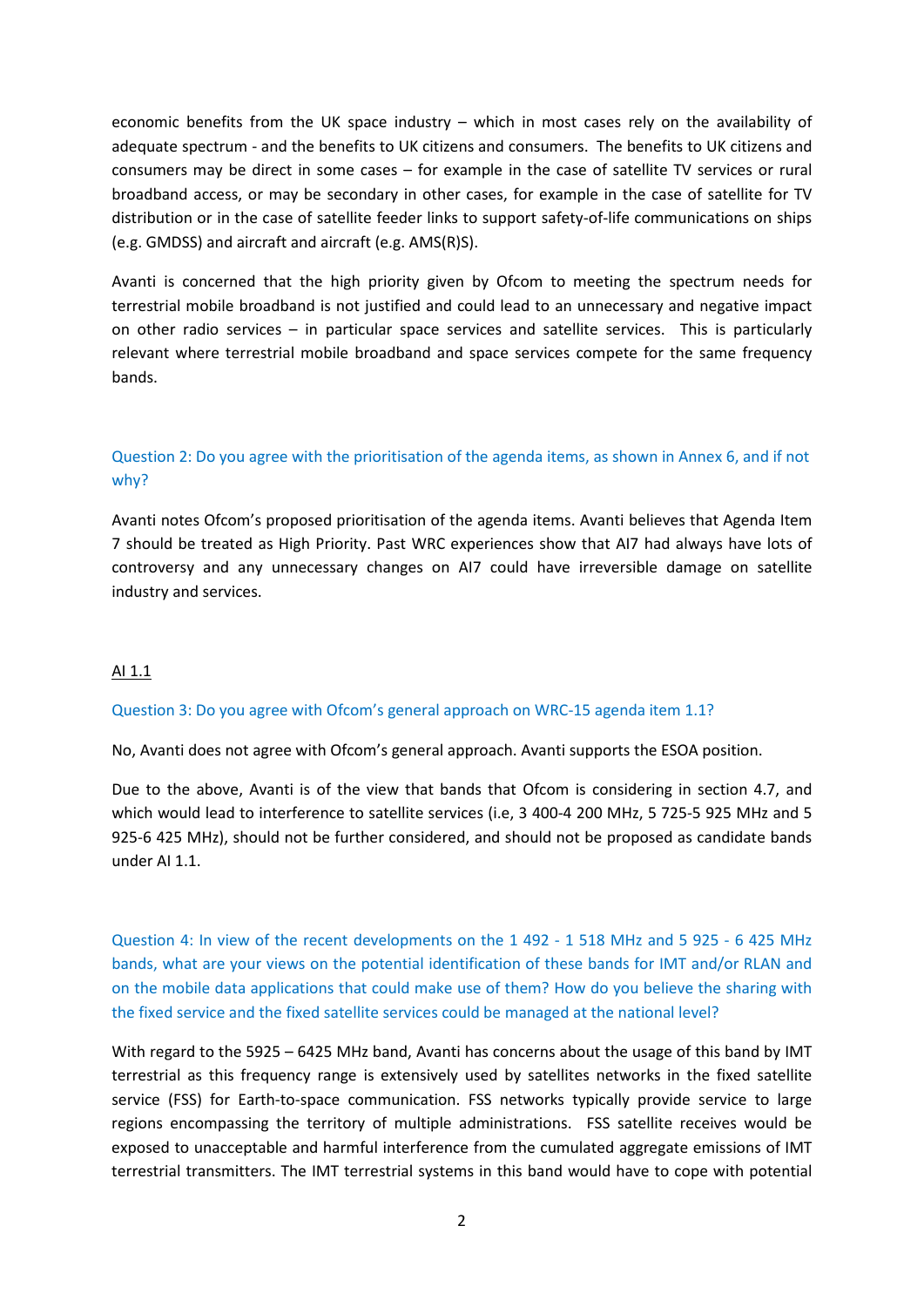interference coming from FSS uplinks, which would require sophisticated mitigation techniques. The risk with the deployment of IMT terrestrial is that it can lead to a "freeze" on FSS earth station licensing and action taken to phase out C-band FSS services from these bands.

The case for RLAN is entirely different. Although it is mentioned by Ofcom in that RLAN in this band would be as a substitute of frequency bands in the 5 GHz range, no studies have been performed within ITU-R or elsewhere for RLAN deployment the band 5 925-6 425 MHz. This band was also not identified by ITU WP5A as a suitable frequency range for RLAN, and was not proposed by any administration to be considered for RLAN. Due to the need for RLAN to have globally harmonised bands to operate in, and the lack of international support, it seems very unlikely that this band can be considered under AI 1.1 for RLAN.

Question 5: For the band 1 427 – 1 452 MHz, do you agree that it is right to support the further consideration of the band, recognising the Ministry of Defence interest?

No comment.

Question 6: For the band 1 452 – 1 492 MHz, which is already subject to a harmonisation measure within CEPT, do you agree that this band be supported for an IMT identification at WRC-15?

No comment.

Question 7: Recognising the UK plans to release spectrum in the 3 400 – 3 600 MHz band, coupled with the binding European Commission Decision (for electronic communications services) in the bands 3 400 – 3 600 MHz and 3 600 – 3800 MHz, do you agree that these bands should be supported for both a co-primary mobile allocation and IMT identification?

Avanti supports the ESOA position.

Question 8: Noting that there are a number of countries that strongly oppose the inclusions of the 3 800 – 4 200 MHz band, do you agree that we should support the longer term consideration of this band for potential mobile broadband use?

Avanti does not agree with any longer term consideration of the band 3 800-4 200 MHz for potential mobile broadband use. Not only is there strong opposition from within CEPT, there is strong opposition worldwide to such development. This opposition will make any harmonisation of this band for mobile broadband use very unlikely, and Ofcom should actively support a "NOC" position for this band.

Additionally, it is worth mentioning the most recent conclusions of the EU Commission in light of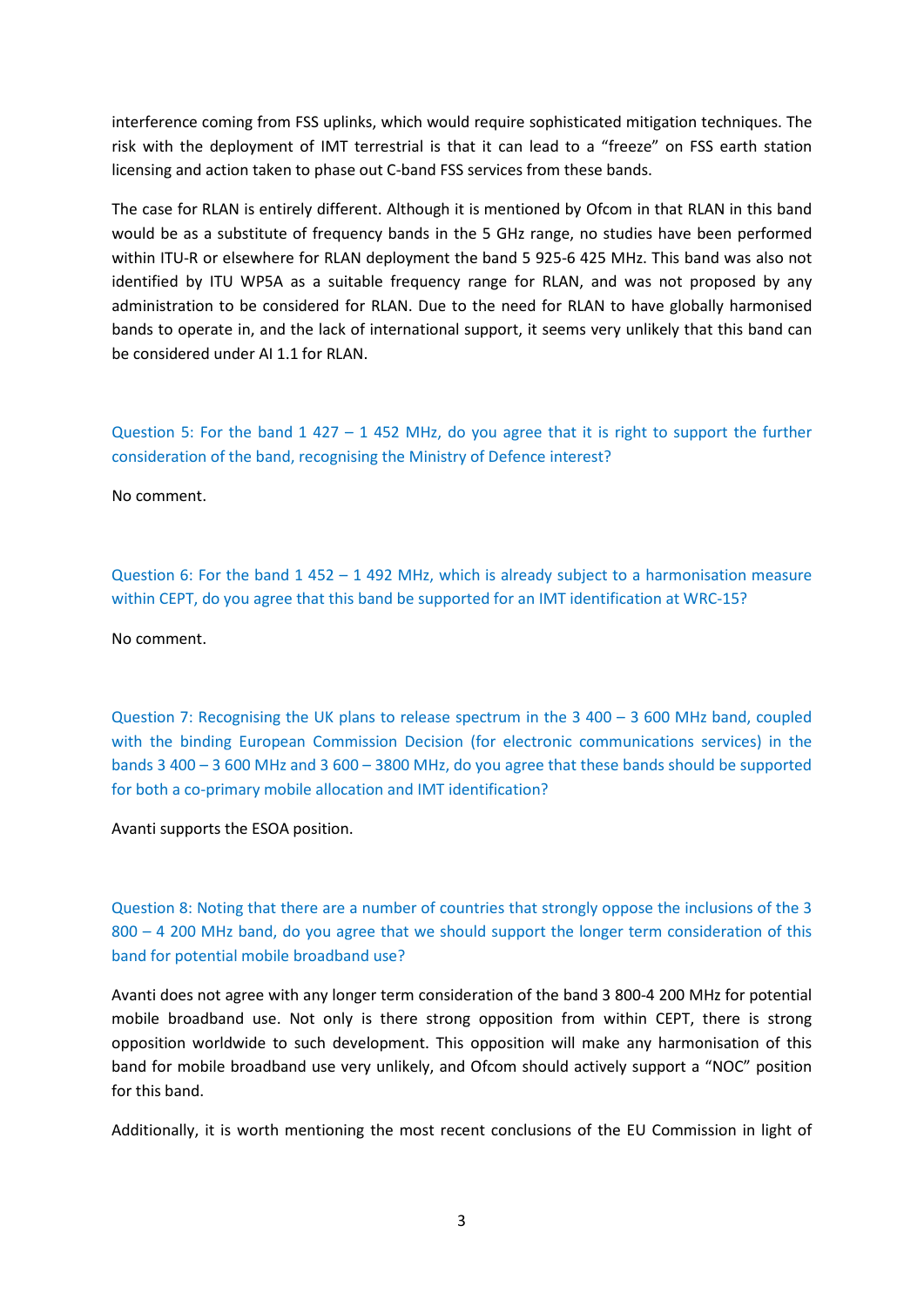their recent spectrum inventory: $1$ 

"*Decision 2008/411/EC harmonised the 3400-3800 MHz band for terrestrial systems but its use for wireless broadband is currently low. The probable use for small cells makes capacity constraints for wireless broadband in this range unlikely. The level of under-utilised spectrum for mobile broadband is still significant – approximately 30%, mainly but not exclusively in the 3.4- 3.8 GHz range due to lack of demand and/or linked to usage difficulties.* 

*The increase in satellite bandwidth required for backhaul and trunking services, professional services, and the continuously increasing bitrates used for video distribution will be the main trends pushing satellite spectrum demand upwards and that most of those needs may be met by the C-band.* 

*This is a valuable band for satellite use as it contains quite a large amount of spectrum at relatively low frequencies which have superior propagation characteristics (allowing very wide coverage) and are less susceptible to rainfall and humidity (enabling signal resiliency) than higher satellite frequencies. There are over 180 satellites providing C-band services and at least 50 of these cover Europe, where this band is used mainly by professional services, due to the high cost associated with the equipment required to operate in such a band. There are around 1400 ground sites in the EU communicating bi-directionally with C-band satellites.*

*The Commission considers that demands to allow terrestrial wireless broadband services in the whole C-Band (i.e. in 3.8-4.2 GHz as well as 3.4-3.8 GHz) would not be justified.*"

Question 9: Noting that there is currently limited international support for a co-primary mobile allocation in the band 2 700 – 2 900 MHz, do you think that we should continue to support this band at WRC-15?

No comment.

Question 10: Do you agree that the 5 350 – 5 470 MHz and 5 725 – 5 925 MHz bands could provide important additional capacity for Wi-Fi and similar systems? If so, and noting the need to protect both earth observation satellites and radar systems, do you agree that sharing solutions should be considered at WRC-15?

Avanti opposes the identification of the band  $5$  350 – 5470 MHz to RLANs. Avanti believes the requirements of the EESS services (including for GMES/ Kopernicus) should be given higher priority. Avanti believes Ofcom's proposals for RLAN sharing with EESS in this band are naïve, unenforceable and will lead to a catastrophic and irreversible negative impact on EESS systems such as Kopernicus which are crucial to means for monitoring the effects of Climate Change.

<span id="page-3-0"></span> $1$  Commission Report on the Spectrum Inventory, COM(2014)536  $\overline{a}$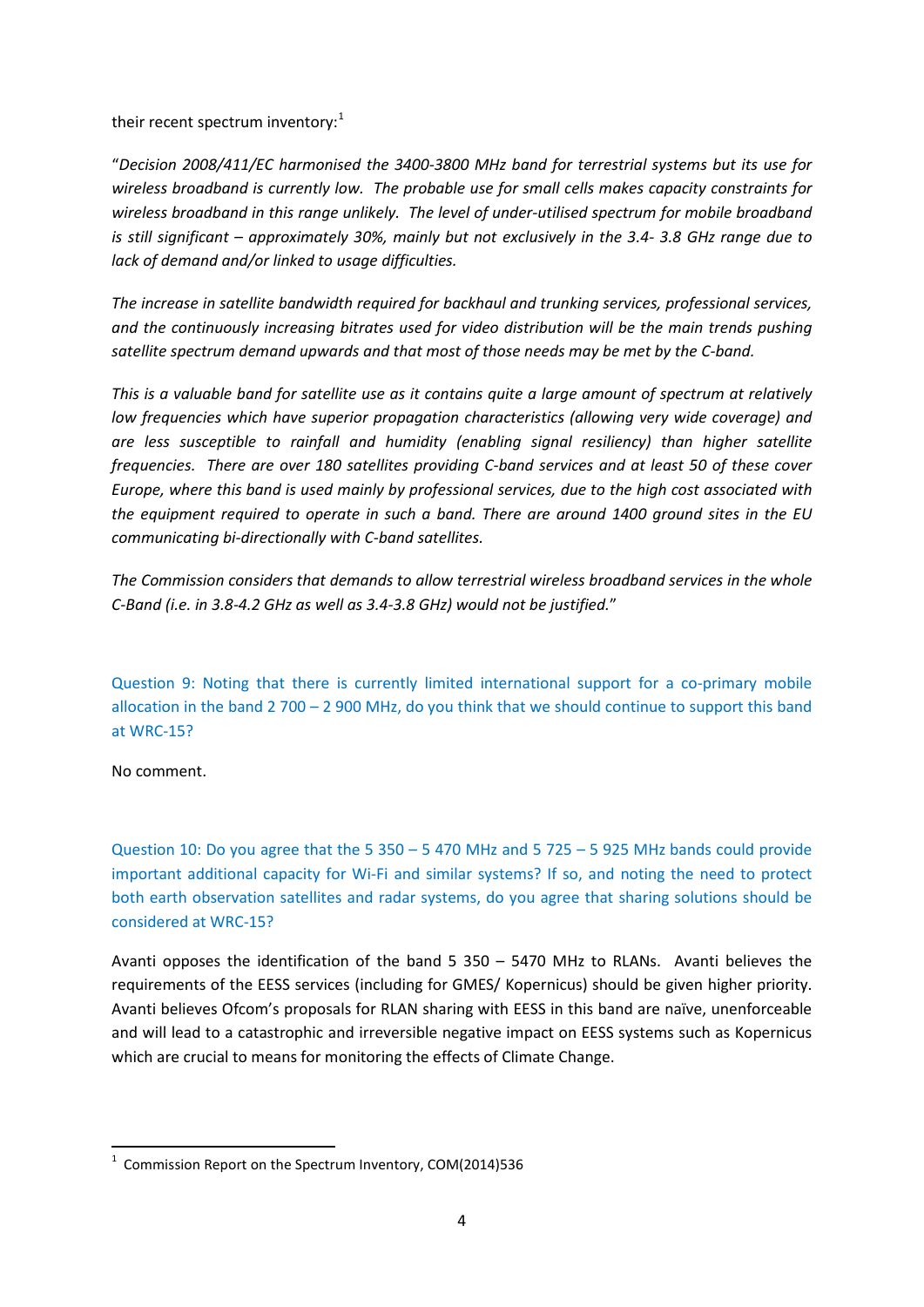Ofcom's continued advocacy of proposals on the 5350 – 5470 MHz band for RLAN use is wholly inconsistent with the UK Government's long standing policy stance on taking step to measure the effects of Climate Change and to mitigate the effects of Climate Change.

It is important to note that in the ITU-R context, whilst there have been many studies in the band 5 350-5 470 MHz, there have been no studies performed in the band 5 725-5 850 MHz with respect to sharing between RLAN and FSS. Within CEPT there have been some initial studies so far which indicate that sharing between existing services and RLANs may not be feasible. The RLAN community would have to provide information on how any mitigation measures could improve the sharing situation. Further studies are currently on-going within CEPT. However, Avanti is of the view that no solution in the band 5 725-5 925 MHz should be considered within the WRC context.

Question 11: Do you agree that we should oppose a co-primary mobile allocation at WRC-15 for the band 470 – 694 MHz?

No comment.

### Agenda item 1.2

Question 12: Do you agree that the UK should continue to support harmonisation of 694 - 790 MHz for mobile broadband and an out-of-band emission limit for protection of DTT reception in an ITU-R Recommendation, alongside an acknowledgement that 694 MHz should be the lower frequency boundary for the band?

No comment.

### Agenda item 1.3

Question 13: Do you agree that any harmonisation measures for PPDR use should be sufficiently flexible to enable PPDR agencies to choose the most appropriate spectrum solutions nationally?

Avanti supports the UK position.

#### Agenda item 1.4

Question 14: Do you have any comments on the potential use by the amateur service in the 5 250 to 5 450 kHz band?

No comment.

#### Agenda item 1.6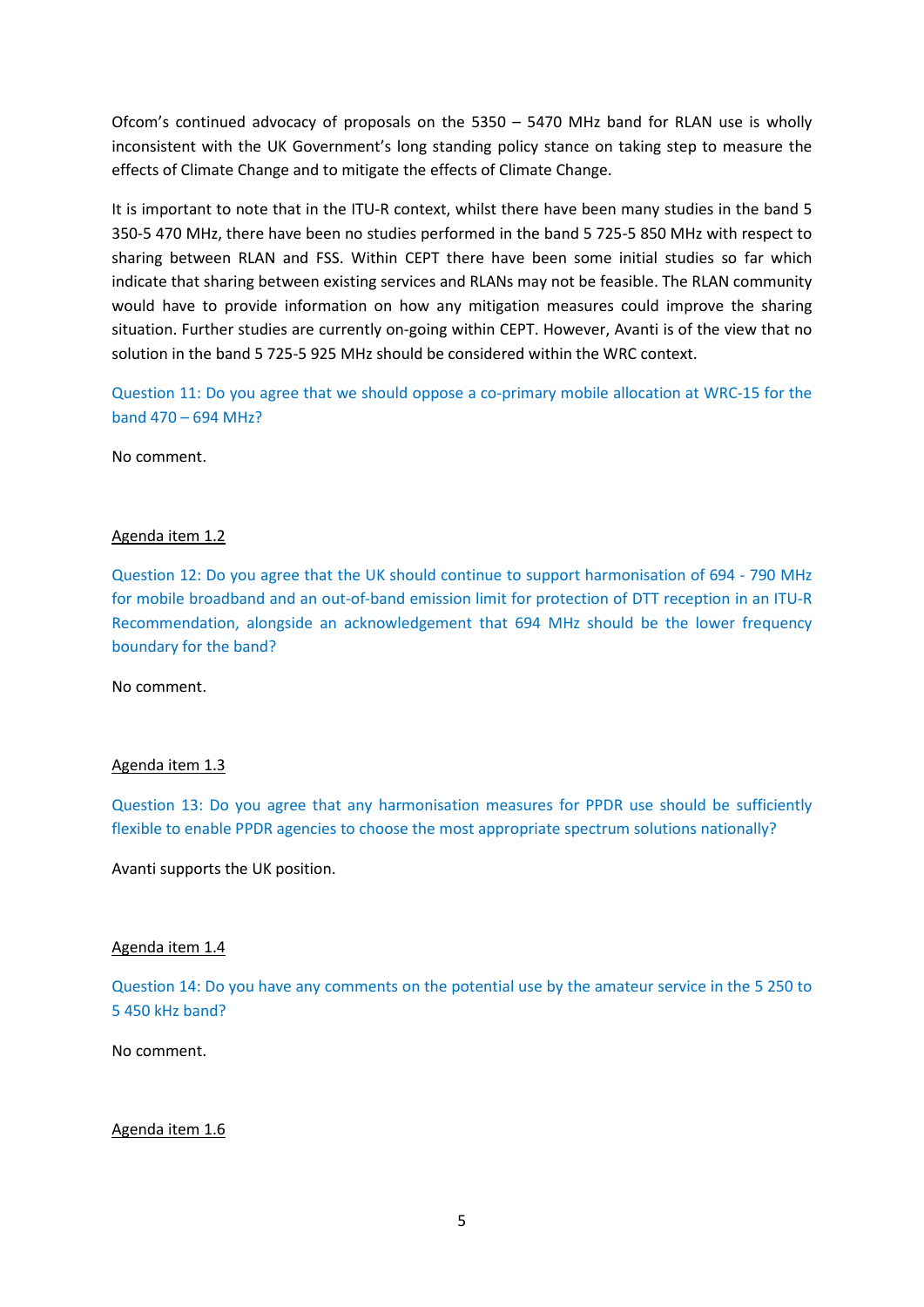Question 15: Do you agree that if any allocations to the fixed satellite service in the 10-17 GHz range impose undue constraints on existing services then further studies on the demand and justification for use of the spectrum would need to be carried out?

The question does not specify whether such further studies on the demand and justification would be for the use of the spectrum of additional FSS allocations and/or for the existing services. In any case, Avanti believes that existing services must be accommodated such that undue constraints are not imposed.

Avanti strongly supports the identification of additional primary allocations to the FSS in frequency bands between 10 and 17 GHz, as they are required to support the growth in services and the continued connectivity commitments of FSS systems. The new allocation should be continuous and contiguous with the existing FSS allocation, to the extent possible, and a worldwide allocation is supported.

Avanti agrees that any additional primary allocation to the FSS should ensure compatibility with existing services, and while identifying suitable allocations ensuring such compatibility is a challenge, a number of studies are currently underway to identify both uplink and downlink allocations.

Current studies indicate that an additional co-primary FSS uplink allocation could be accommodated within the 14.5-14.8 GHz band. Avanti believes a new allocation can be accommodated in this band and should be supported.

Current studies also indicate that an additional co-primary FSS downlink allocation in the 13.25- 13.75 GHz band (for example 13.4 – 13.65 GHz) could be accommodated and should likewise be supported.

### Agenda item 1.7

Question 16: Do you agree that the UK should support retaining the recognition for aeronautical radionavigation use, but equally support reviewing the limits associated with the FSS with a view to facilitating better use by the FSS?

Avanti supports the ESOA position.

#### Agenda item 1.9.1

Question 17: Do you agree that the UK should support new primary allocations for the fixed-satellite service in the 7/8 GHz bands, with the proposed restrictions?

The agreement found at CEPT level is reflected on the European Common position as well as on the CEPT brief which contains only one method consisting on the allocation of 2×100 MHz to FSS, with some restrictions, to satisfy Agenda Item 1.9.1. This European Common position is the result of numerous detailed technical studies held to ensure the protection of incumbent services.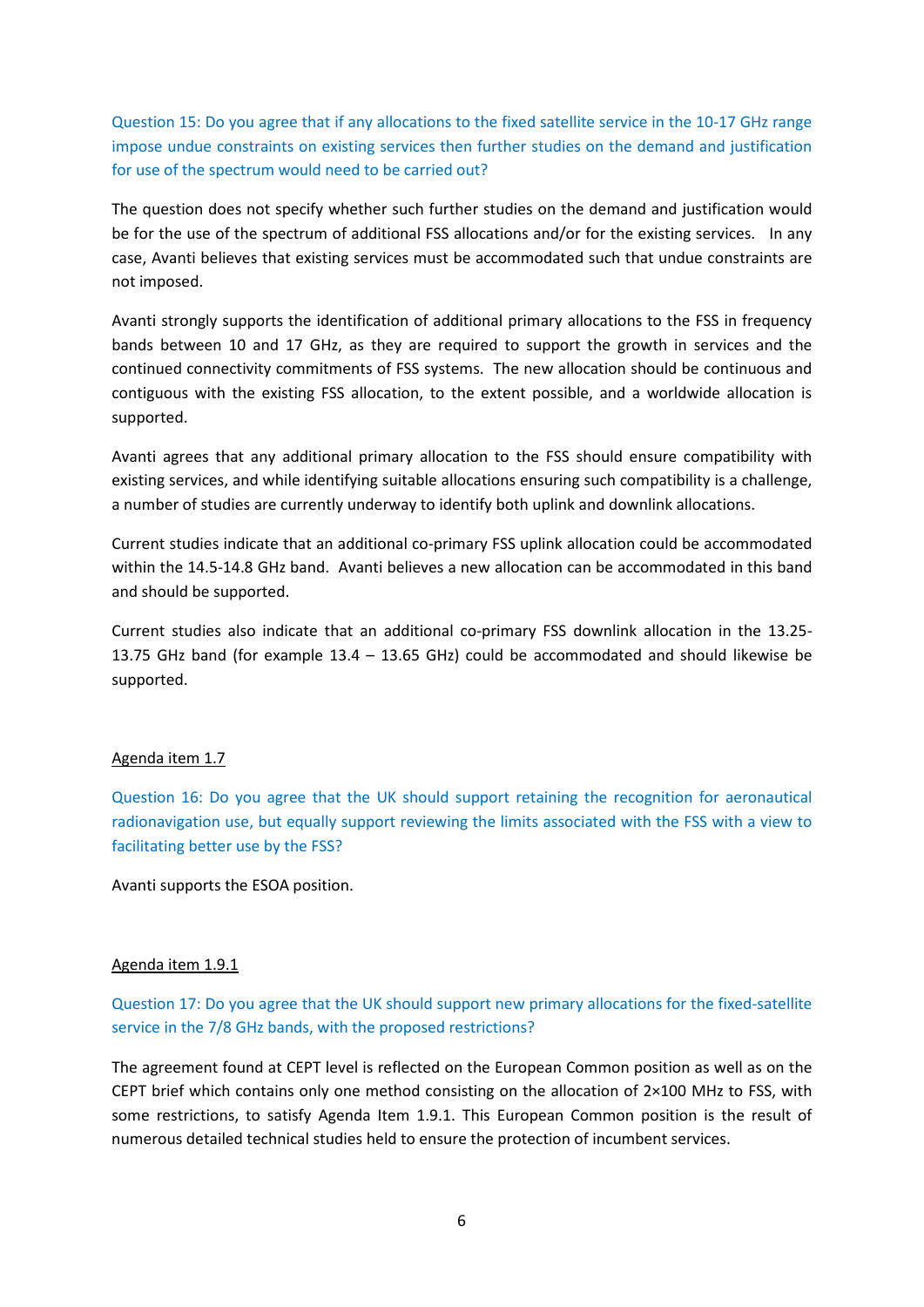Based on this, Avanti is of the view that UK should support the new primary allocation of 2×100 MHz for the fixed-satellite service in the 7/8 GHz bands.

### Agenda Item 1.10

Question 18: Do you agree that the UK should not support new allocations for the mobile satellite service in 22-26 GHz as they are not justified and that the focus should instead be upon the continued protection of the incumbent services?

Avanti does not support new allocations to MSS in this frequency range. The Avanti position for this frequency range is "No Change".

The EDRS systems operating in this band should be protected. Avanti is a partner in the ESA EDRS project and according has a direct interest in EDRS use of the EESS and ISL bands in the 22 – 26 GHz range.

### Agenda Item 1.5

Question 19: What are your views on the use of FSS spectrum allocations for UAS, recognising the shared regulatory responsibility and the safety considerations for the control of unmanned aircraft?

Avanti operates FSS networks in the Ka-band frequencies. Avanti will be providing services to support future developments for Unmanned Aircraft (UA) systems. Some UA systems are currently making use of FSS networks for control of UA beyond line of sight and for transmission of payload data from UA to ground. Agenda item 1.5 is focussed on provisions to allow for operation of UA in *non-segregated* airspace, and for such use it is clear that safety considerations are of paramount importance.

At the current time, the specific performance requirements for UA systems when operating in nonsegregated airspace are not developed by the aviation authorities. However ESOA members have been contributing to the technical studies within the ITU-R to assess the performance of UAS systems that should be expected when operating in the Ku-band and Ka-band FSS bands. In para 5.5 of the consultation document, Ofcom states: *"Whether or not FSS spectrum allocations meet the technical requirements required for UA systems is a matter for technical study and these studies are being conducted in ITU and CEPT. In addition ICAO would need to supply detailed technical information into the process for a full assessment to be undertaken*". While the performance requirements for UA systems are not defined, it is not possible to fully answer the question of whether FSS spectrum allocations meet the UA requirements. However, there appears to be no impediment from the technical perspective to the introduction of provisions in the RR to permit the operation of UAS in non-segregated airspace.

Considering that Ofcom has no direct role in aviation regulation, but is concerned with optimal use of the radio spectrum (as stated in para 5.5 of the consultation document), we consider that the UK approach to this agenda item at WRC-15 should also focus of allowing for the optimal use of the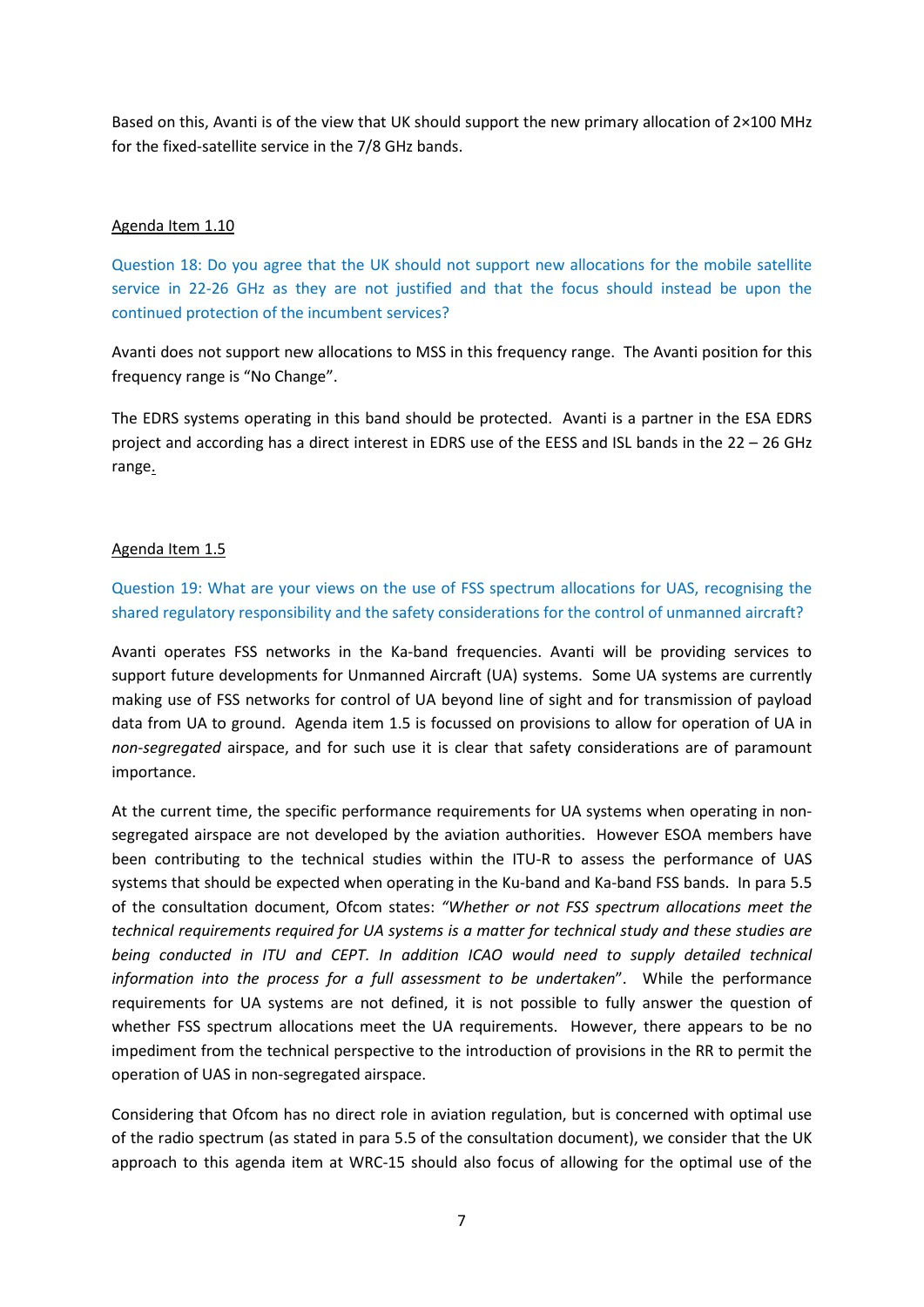spectrum in the Radio Regulations, leaving matters related to aviation regulation to ICAO and other aviation regulation authorities.

An important issue is the allocation under which UA systems would operate. Avanti opposes any form of allocation to the AMS(R)S in these FSS or MSS frequency bands above 3.4 GHz as this could lead to new and additional constraints on typical FSS applications.

Avanti believes that Ofcom could have misunderstood the view of ICAO on this issue in the consultation document (para 5.5). The ICAO position does not state that a specific AMS(R)S allocation is required for the operation of UA systems. On the contrary, the following reference to Recommendation  $1/13$  of the  $12<sup>th</sup>$  Air Navigation Conference, which is included in the ICAO position in agenda item 1.5, clearly indicates that ICAO is open to studying the possibility of using existing FSS allocations for UA systems: *"… ICAO support studies in the International Telecommunication Union Radio Communication Sector (ITU-R) to determine what ITU regulatory actions are required to enable use of frequency bands allocated to the fixed satellite service for remotely piloted aircraft system command and control (C2) links to ensure consistency with ICAO technical and regulatory requirements for a safety service"*. While the position also states "*That all frequency bands which carry aeronautical safety communications need to be clearly identified in the Radio Regulations"*, it is clear that such an identification does not have to take the form of an AMS(R)S allocation. This issue has been further debated within the ITU-R including advice by legal department of the ITU and concluding explicitly that an allocation of AMS(R)S is out of the scope of the WRC 15 agenda item 1.5.

Avanti therefore believes the UK position should be for No Change to the Radio Regulations.

If changes to the RR are made by WRC-15 in response to this agenda item, Avanti is of the view that the following should apply:

1. There should be no AMS(R)S allocation.

2. There should be no specific spectrum segments or sub-bands identified for UAS CNPC links within the current FSS allocations.

3. If UAS CNPC links are permitted in the FSS bands, they should receive no higher regulatory status or no higher regulatory or technical protection than other FSS applications and would be coordinated under the normal provisions for coordination of satellite networks under Article 9 and 11 of the Radio Regulations.

### Agenda Item 1.8

Question 20: Do you have any view on the need, or otherwise, to modify the restrictions that relate to the operation of ESVs in the bands 5 925 – 6 425 MHz and 14-14.5 GHz?

Avanti supports the ESOA position.

### Agenda item 1.9.2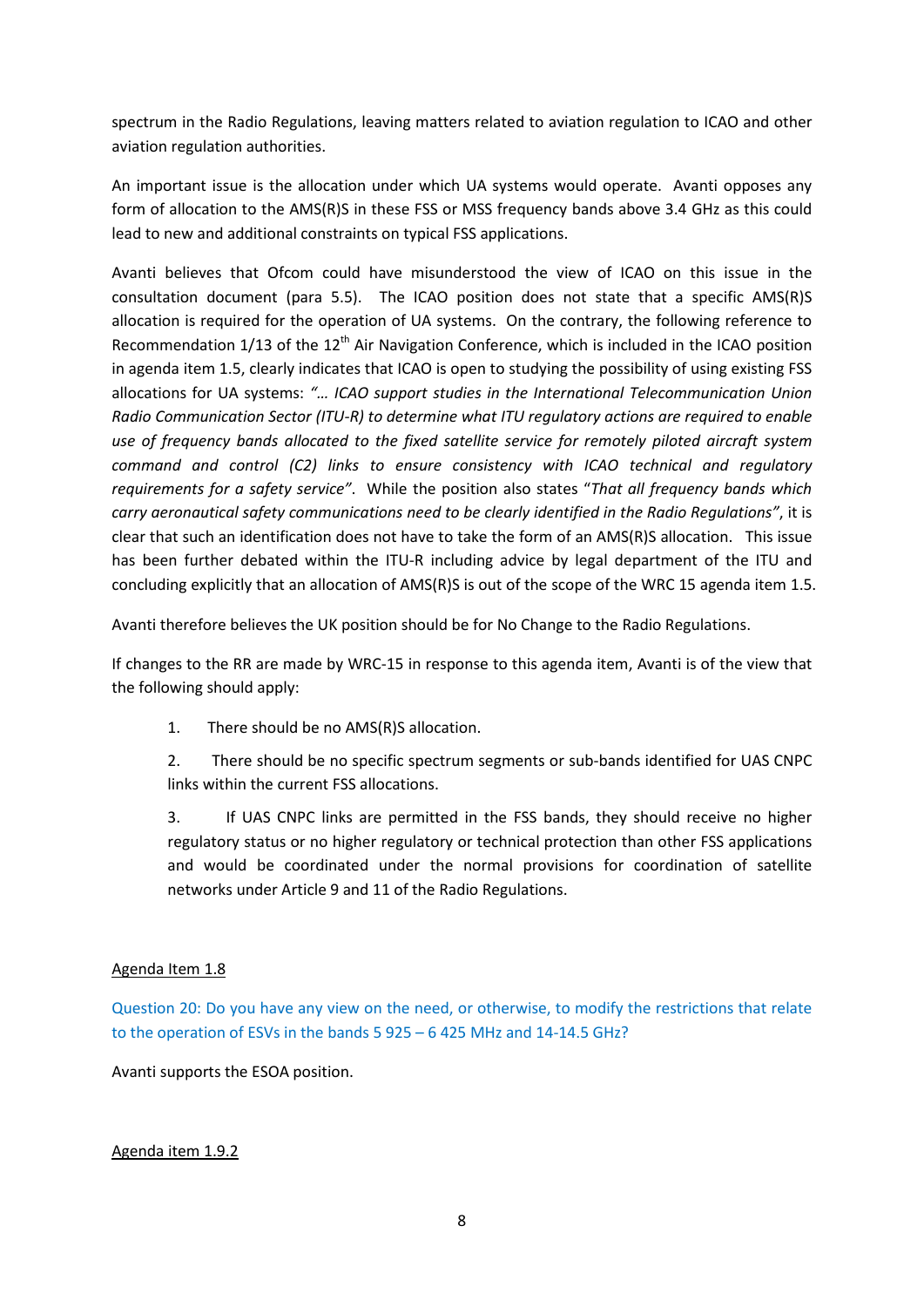Question 21: What are your views on a potential new allocation to the maritime mobile satellite service, recognising the UK interest in the other services that make use of the bands under consideration?

No comment.

#### Agenda Item 1.15

Question 22: Do you agree that the UK should not support a proposal for additional UHF spectrum for maritime on-board communications and that narrower channels will help to increase capacity?

No comment.

#### Agenda Item 1.16

Question 23: What are your views on any necessary regulatory provisions for AIS in the bands already identified for maritime use?

No comment.

#### Agenda Item 1.17

Question 24: Where the appropriate radio regulatory provisions are established for use in existing aviation related bands, do you agree that the UK should support regulatory conditions for the accommodation of WAIC applications?

No comment.

#### Agenda Item 1.18

Question 25: Do you agree that the UK should support a generic radiolocation allocation in the 77.5- 78 GHz band, where appropriate technical conditions are established?

No comment.

#### Agenda item 1.11

Question 26: Do you agree that the UK should support an allocation across the 7 190 – 7 250 MHz band, dependent upon the outcome of technical studies?

No comment.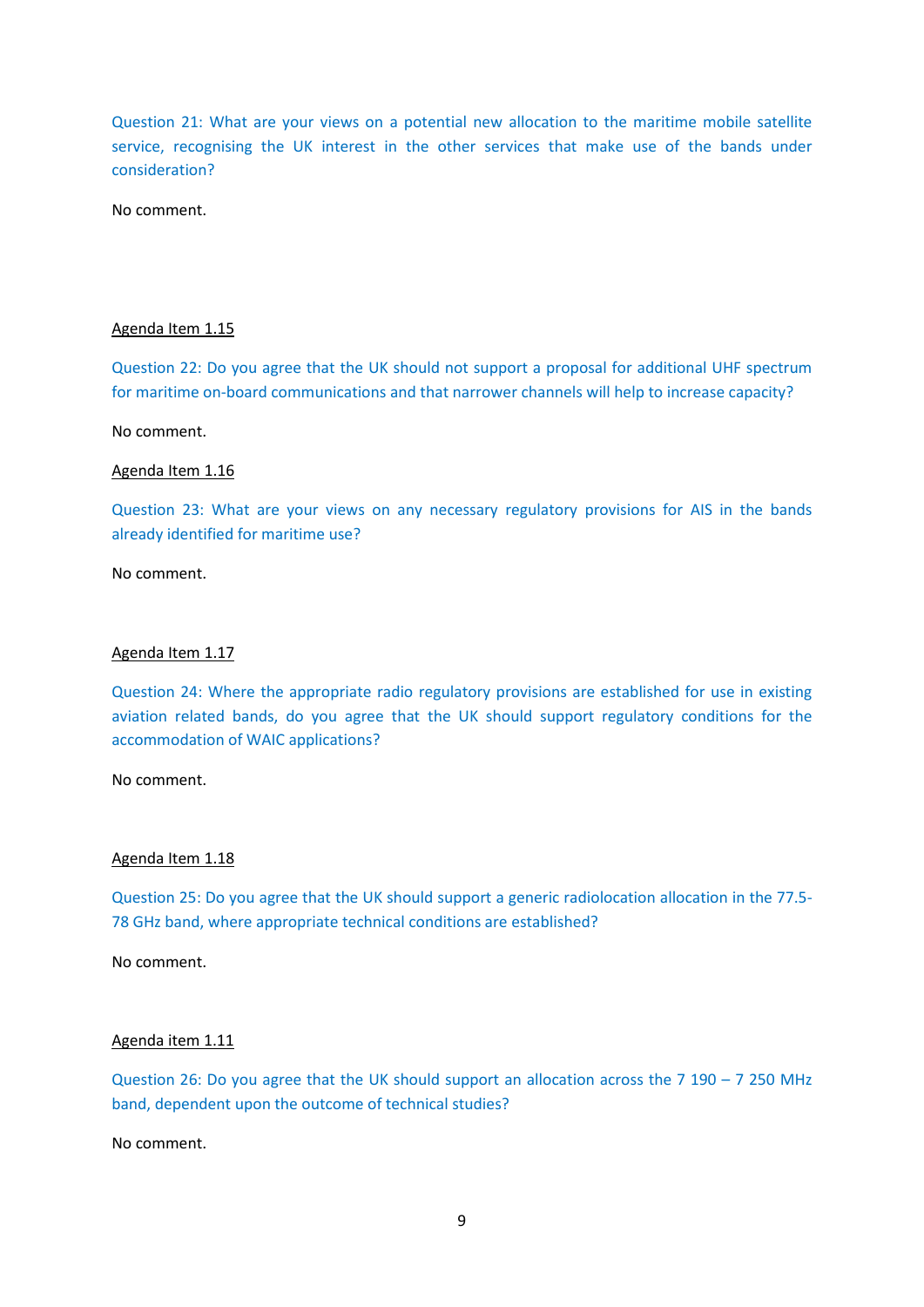### Agenda item 1.12

Question 27: Do you agree that is right to wait for the relevant sharing studies to mature before coming to a final position on the potential for additional allocations to the earth exploration-satellite (active) service in the 8/9/10 GHz band?

No comment.

### Agenda item 1.13

Question 28: Do you agree that the UK should support the CEPT position that removes the distance limitation on space vehicles communicating with orbiting manned space vehicles, whilst retaining the pfd limit to protect terrestrial services?

No comment.

### Agenda item 1.14

Question 29: Do you agree that the UK should support maintaining UTC as currently defined (i.e. with the inclusion of leap seconds) and that the UK should support further study around the concept of dissemination of two reference time scales?

No comment.

### Agenda Item 7

# Question 30: Do you have any comments on the UK approach and positions on the elements of Agenda Item 7?

Avanti endorses recent positions of UK at CEPT CPG PTB (See Annex 1). Avanti recommends that OFCOM continues to advocate its current position.

AI 7 is evolving regarding the priority issues which both WP 4A and the Special Committee (SC) are taking on board. The recent WP 4A meeting has selected a number of issues and some others might likely be added in the upcoming SC. In addition, CEPT may have additional views and issues at its upcoming September PT B meeting.

### Agenda Item 9.1, issue 9.1.1

Question 31: Do you agree that any potential regulatory constraints need to be fair and proportionate on both the Cospas-Sarsat operation and users in the adjacent band?

No comment.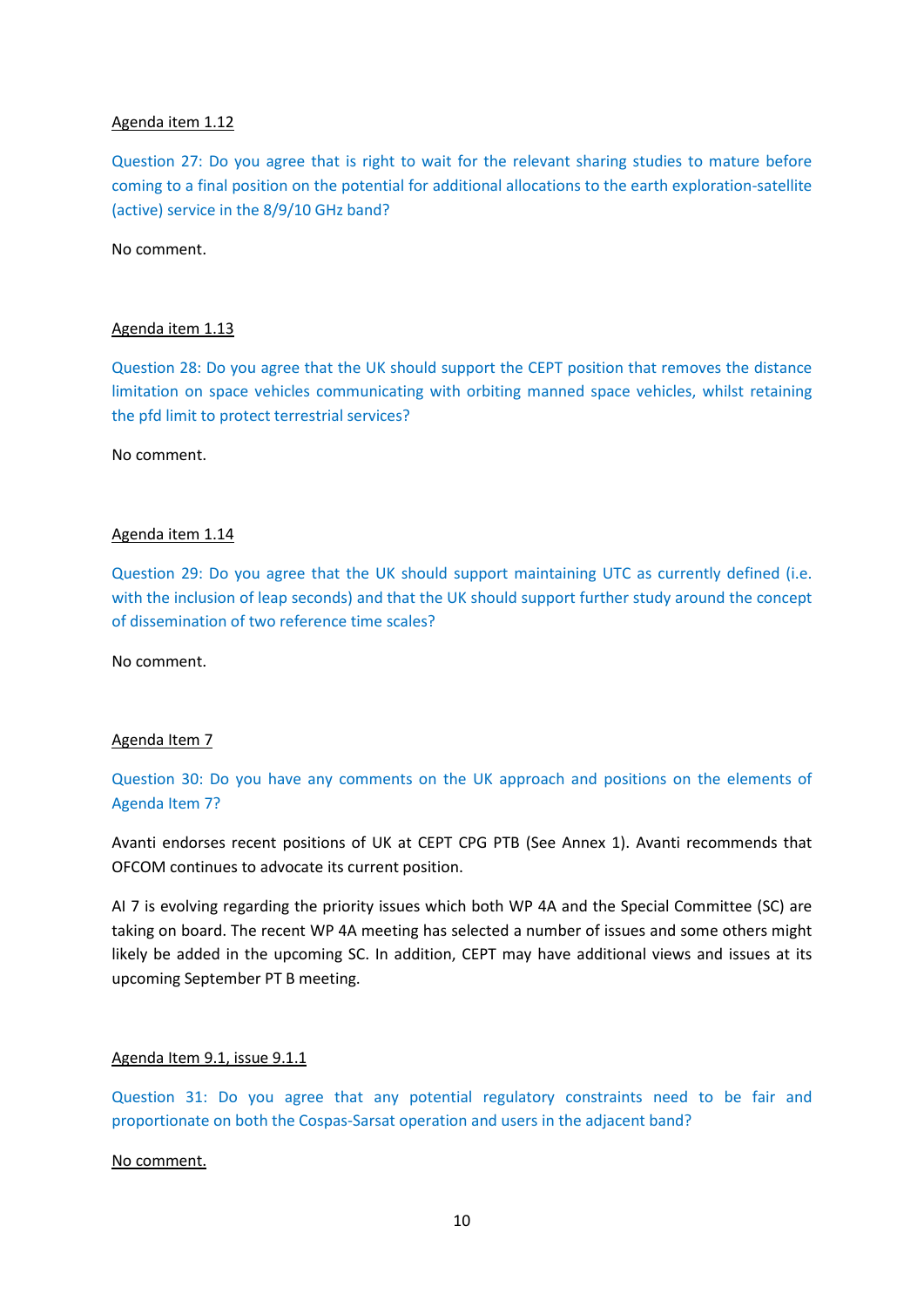### Agenda Item 9.1, issue 9.1.2

## Question 32: Do you have any comments on Agenda Item 9.1.2 concerning reduction of the satellite co-ordination arc?

Avanti endorses recent positions of UK at CEPT and ITU levels (See Annex 2) and would anticipate OFCOM continues its current position.

Since the issue 9.1.2 is considered complex by many administration, WP 4A may need to prioritise its mutual efforts to succeed in achieving consensus regarding appropriate changes. As shown in Section 4.1 of Annex 7 of Document 4A/468 the advantages in the reduction of the number of satellite networks affected when reducing the coordination arc is more evident than when modifying the protection criteria ΔT/T.

The facts, based on the exercise studied by WP 4A are based on the following comparative results:

- The reduction of the coordination arc for C band to  $6<sup>°</sup>$  would reduce the number of affected networks by 27% while the modification of the ΔT/T (from 6% to 12%) would represent an improvement of 6% on the number of satellite networks.
- The reduction of the coordination arc for Ku band to 5º would reduce the number of affected networks by 50% while the modification of the ΔT/T (from 6% to 12%) would represent an improvement of 31% on the number of satellite networks.

In addition, the coordination arc generates mandatory coordination cases while ΔT/T is used as criteria by administrations who take the initiative to be included in coordination. Avanti proposes to support a reduction of the coordination arc in C and Ku-band to avoid unnecessary coordination while ensuring sufficient protection of existing systems. A coordination arc of 6 degree is proposed for C-band and 5 degree for the Ku-band.

The reduction of the coordination arc for Ka-band seems not any urgent action for short term studies. Studies for further consideration of the reduction of the coordination arc, together with other aspects (like emission limits for example), in the Ka-band are invited to be carried out by ITU-R aiming at a possible decision by a future conference.

Avanti proposes to maintain DT/T criterion which means NO CHANGE

Reason for choosing NOC for technical criteria of DT/T: BR Director report (document number 4A/579-E ) on 27 June 2014 to ITU WP4A meeting on "*Technical criteria used in application of RR No. 9.41 in respect of coordination under RR No. 9.7*", represents BR analysis on the "*effectiveness and appropriateness*" of the current DT/T criterion used in the application of RR No. 9.41. In this document, Bureau after a detailed analysis of the matter concludes that the C/I criterion alone for identifying potentially affected administrations / networks under RR Nos. 9.7 and 9.41 would not significantly reduce coordination requirement unless other issues as identified in section 2.3.2 of the Annex 7 to Document 4A/468, relating the representative range of the technical parameters are considered as well.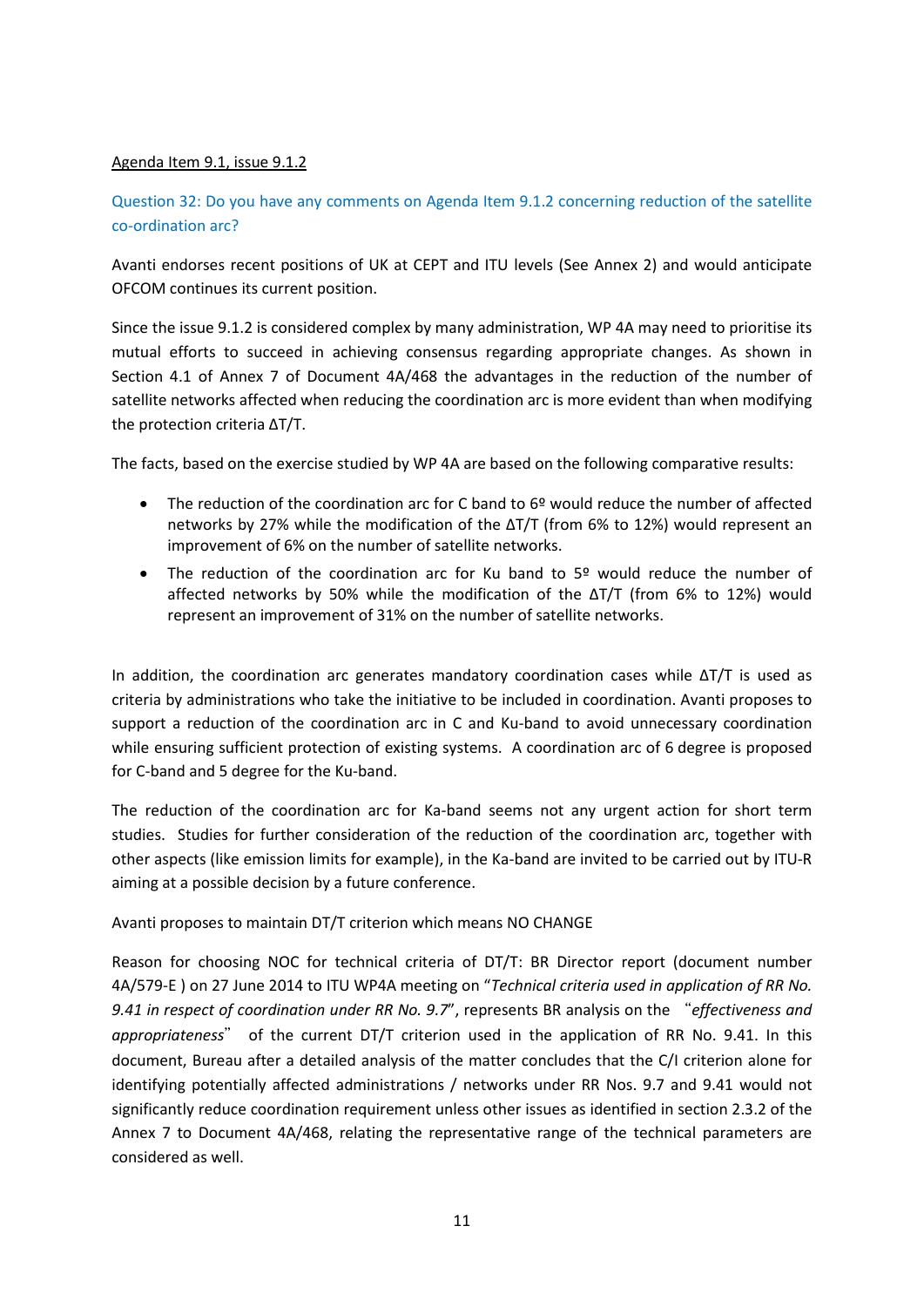Results of simulation clearly demonstrates that the orbital separation required to establish coordination requirement using C/I criterion would not significantly improve the situation in the absence of any other mechanism that could address issues of unrealistic link parameters and hence consideration could be given to the appropriate means which would either directly or indirectly lead to the limitation of wide distribution of the characteristics of the filings. Without these measures properly considered and studied, the Bureau considers that simple transition to another coordination trigger would not address the problem of "effectiveness and appropriateness" of the existing and proposed criteria while increasing the workload of the Bureau to implement the changes and the process.

#### Agenda Item 9.1, issue 9.1.3

Question 33: Do you agree that the UK should oppose any proposal that aims at changing the provisions of the Radio Regulations in a way that gives inherent priority (i.e. coordination priority) to certain satellite systems over any other satellite system?

Any such proposal need to be studied carefully and commented. Avanti cannot comment this issue before studying the real proposal with due care.

### Agenda Item 9.1, issue 9.1.4

Question 34: Do you have any comments on Agenda Item 9.1.4 relating to updating the RR for out of date or redundant material?

No comment.

### Agenda Item 9.1, issue 9.1.5

Question 35: Do you have any view on the need, or otherwise, for additional international regulatory measures to support the use of earth stations for aeronautical and meteorological communications in the  $3.4 - 4.2$  GHz band?

No comment.

### Agenda Item 9.1, issue 9.1.6

Question 36: Do you agree that the UK should not support any change to the fixed and mobile definitions under Agenda Item 9.1.6?

Avanti strongly supports the UK position.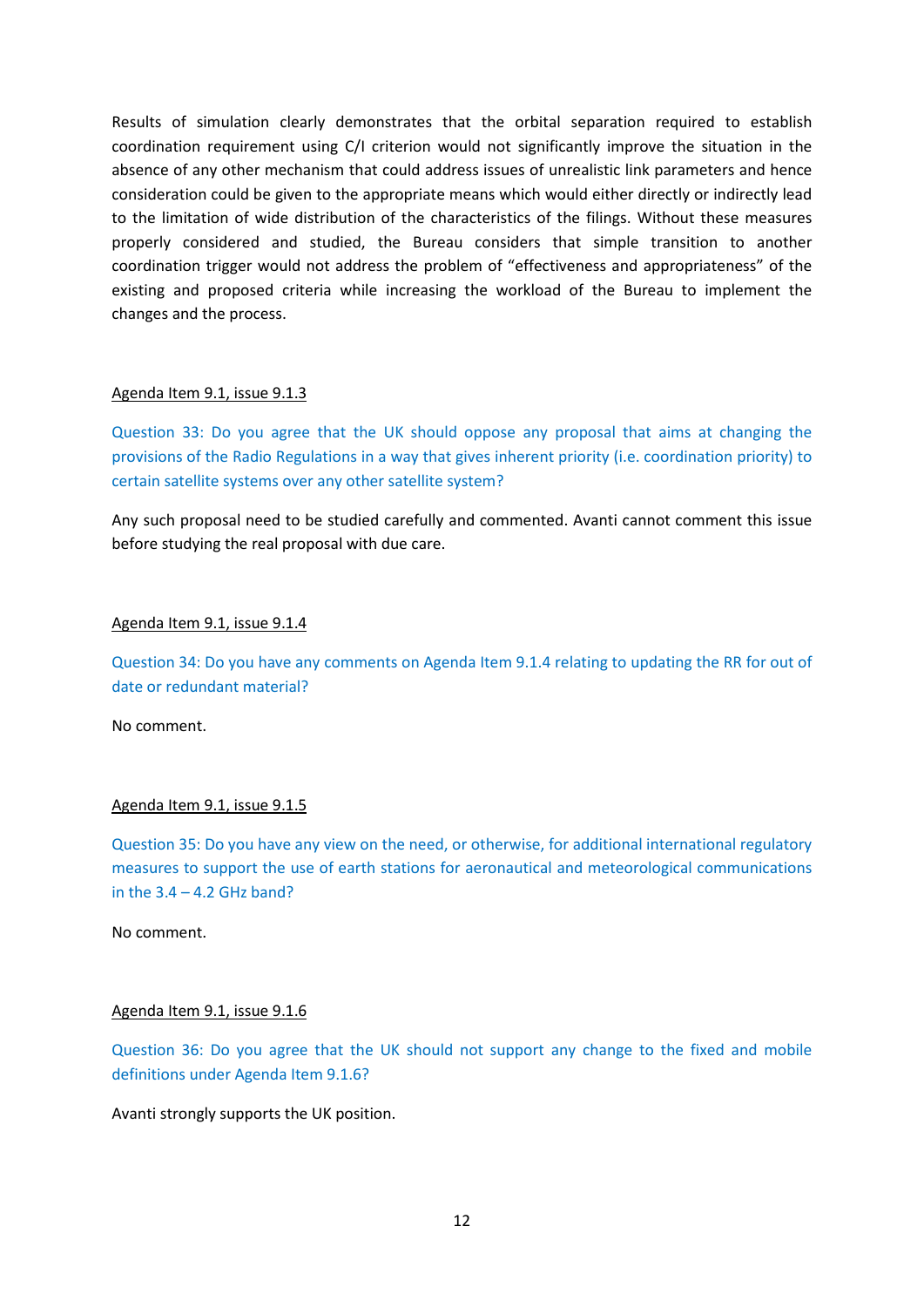### Agenda Item 9.1, issue 9.1.7

Question 37: Do you have any views on the CEPT position that no further work is required in respect of spectrum management guidelines for emergency and disaster relief radiocommunications?

Avanti supports the CEPT position.

### Agenda Item 9.1, issue 9.1.8

Question 38: Do you agree that no specific measures need to be introduced for nano and picosatellites and that the current approach to their regulation is sufficient?

Avanti supports the UK position.

### Agenda Item 9.2

Question 39: Do you agree that the UK should support the recent regulatory developments with respect to ESOMP operation, while continuing to monitor developments?

Avanti believes that Ka-band ESOMPs will cause serious interference difficulties to Ka-band FSS services.

Avanti does not consider any requirement for any changes in RR to treat ESOMP beyond that prescribed in the current ITU Radio Regulations.

Avanti does not think the UK should attempt to circumvent the present ITU RR Article 5 allocation structure in Ka-band to MSS. MSS allocations are on a secondary basis in 2 X 400 MHz of the Kaband at  $19.7 - 20.1 / 29.5 - 29.9$  GHz for the ITU Regions 1 and 3. Avanti opposes any direct or indirect / back-door changes to this regulatory structure.

If action is taken on this matter, Avanti proposes that:

- This should be considered at WRC-2018
- This would be coupled ITU regulatory provisions to ensure hard limits on ESOMP off-axis emission in Ka-band.

In the interim period until WRC\_2018, further efforts should be made in ITU-R WP-4A to establish relevant ITU Recommendation on off-axis EIRP density limits ESOMPs for GEO systems. Administrations and operators should carefully consider the need for the scope of potential action at WRC-2018 in the light of actual experience (including effects of interference from ESOMPs) gained in this interim period.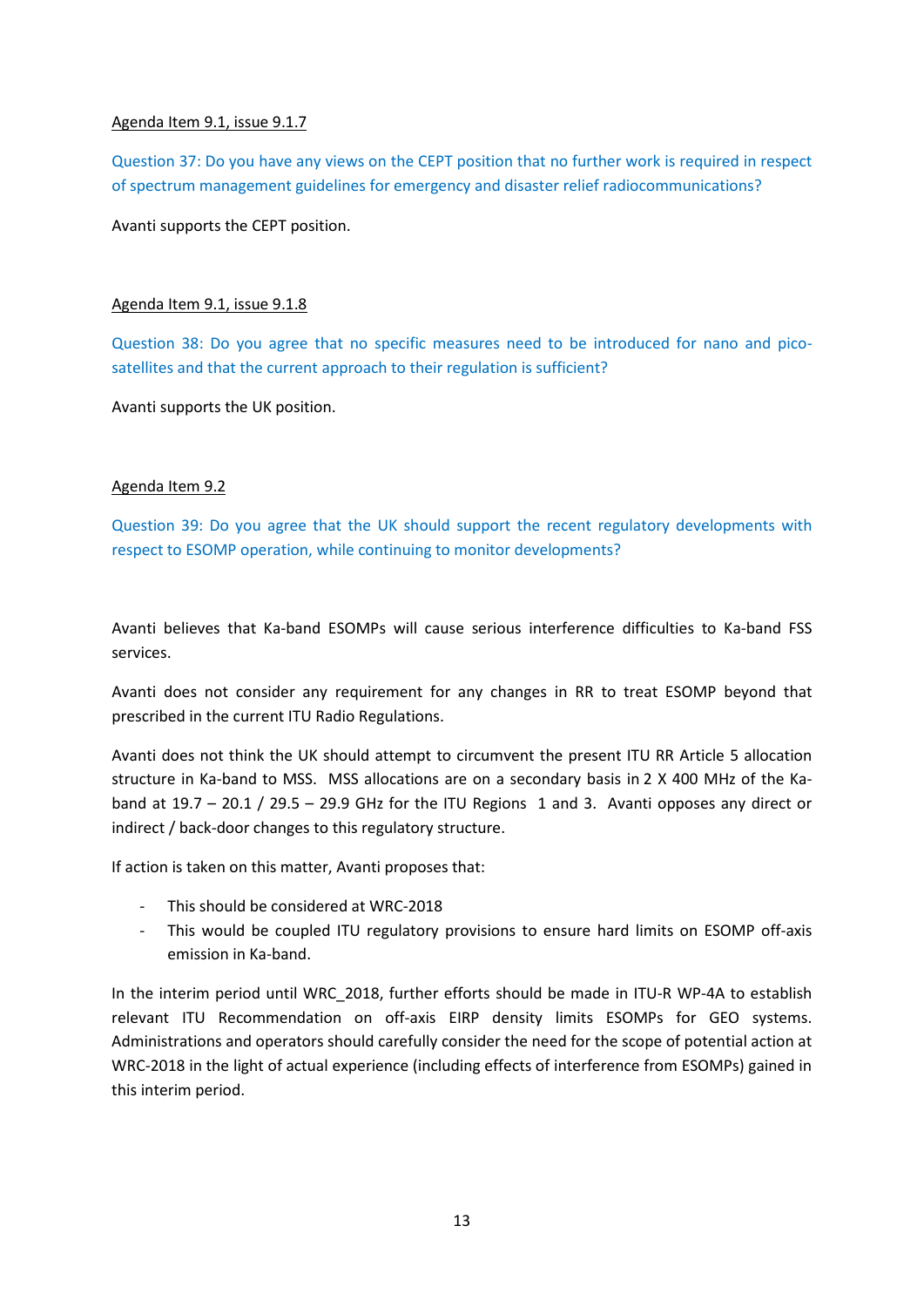### Agenda Item 9.3

Question 40: Do you have any comments on Agenda Item 9.3 considering Resolution 80? No comment.

### Other standing Agenda items

Question 41: Do you have any comments concerning the standing agenda items?

No comment.

### Future WRC Agenda items

### Question 42: Do you have any comments regarding UK positions for future WRC agenda items?

Avanti opposes any proposal to have an agenda item for future WRC regarding the establishment of a new regulatory framework for NGSO systems operating in the FSS in the 37.5 – 51.4 GHz band.

On the matter of the potential for IMT and other mobile broadband applications above 6 GHz, Avanti has provided its comments in the answer to Question 44 below. At the current time, Avanti does not have further views on other proposed agenda items identified by Ofcom but may have as they evolve.

### Question 43: Are there any other possible agenda items you wish to see addressed by future WRCs?

No comment.

Question 44: Are there particular frequency bands, above 6 GHz, that should be considered for technical study in relation to the potential future agenda item addressing IMT use?

Avanti believes that it is very premature to consider a new agenda item for WRC-18/19 related to IMT above 6 GHz considering the following:

- a) there is no adequate justification for IMT spectrum requirement above 6 GHz;
- b) many of the frequency bands currently identified for IMT terrestrial below 3 GHz are not used or not used efficiently;
- c) there are many major technical challenges to the use of such high frequency bands above 6 GHz for terrestrial mobile systems;
- d) There are no ITU approved IMT terrestrial radio interfaces for bands above 6 GHz;
- e) Any identification/allocation above 6 GHz in primary satellite bands for IMT will jeopardies present and future usage of the satellites services.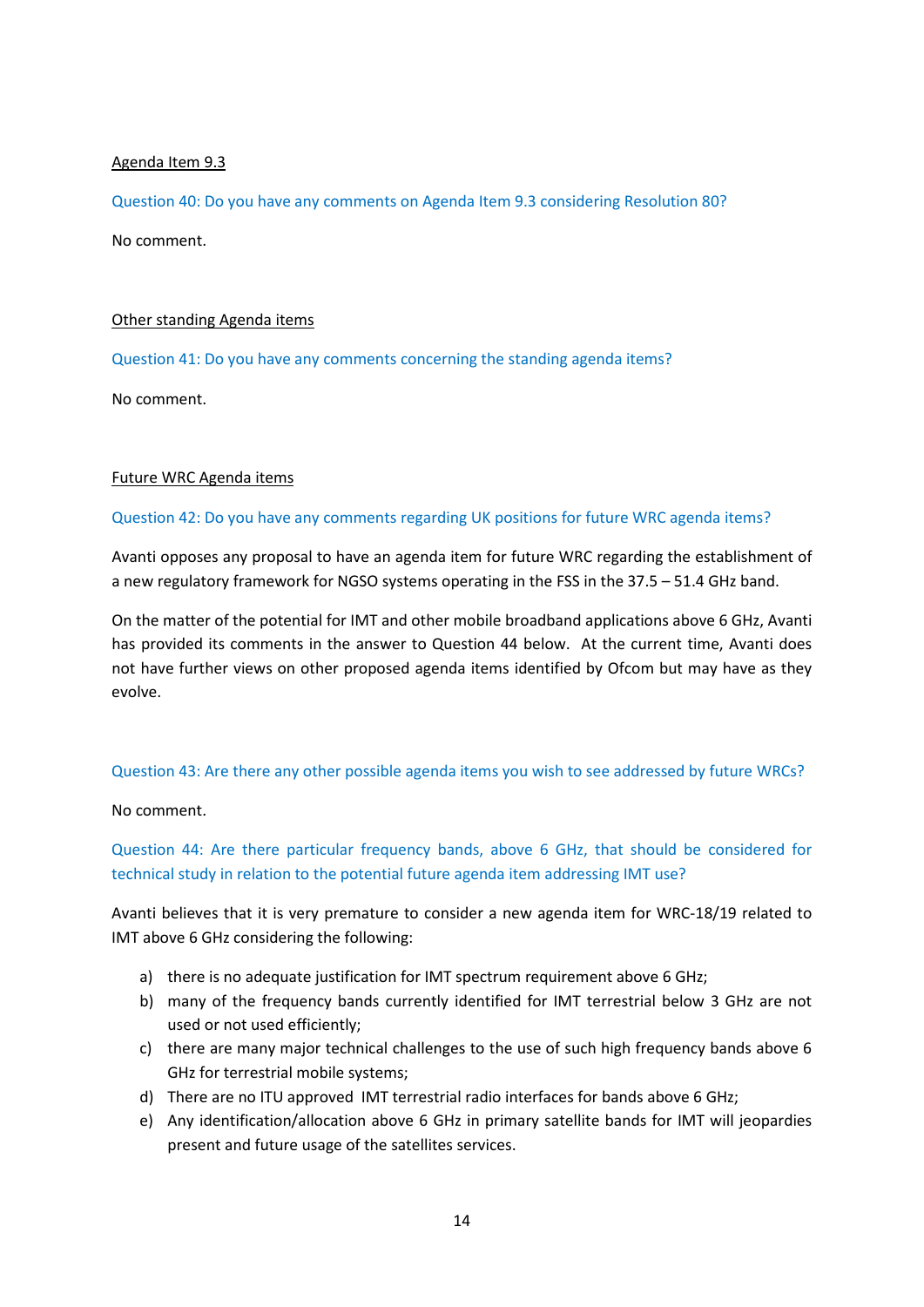f) Sharing between Satellite and IMT terrestrial is not feasible. The introduction of IMT terrestrial in all other bands has invariably led to the displacement of other incumbent radio services and there is no reason to suppose the same would occur of IMT terrestrial was allocated or identified spectrum above 6 GHz.

Furthermore based on the outcome from the Ofcom Statement on Mobile Data Strategy for the next 10 years, Ofcom clearly points out there are a range of other potential solutions to meeting the growth in demand of IMT, such as deploying small cells, off-load to RLAN networks and the use of more efficient technologies.

Avanti find it highly regrettable that the UK Government (inter-alia DCMS and Ofcom) is considering taking action at WRC-2015 to propose an agenda item at WRC-2018 to address an allocation or identification to frequency bands including within  $27.5 - 31.0$  GHz and  $17.3 - 21.2$  GHz bands to future IMT terrestrial systems / services. Avanti finds it deeply concerning that Ofcom seems to be perpetuating spectrum allocation and spectrum use policies which fundamentally jeopardise the viable existing and future use of ITU satellite service allocations by satellite services.

Avanti considers that any action by Ofcom to propose an agenda item at WRC-2018 to address an allocation or identification within  $27.5 - 31.0$  GHz and  $17.3 - 21.2$  GHz bands to future IMT terrestrial systems / services would severely jeopardise and seriously prejudice Avanti's existing and planned Ka-band commercial services and investments. Avanti therefore strongly opposes such Ofcom / UK actions. Avanti notes that the Ofcom Mobile Data Strategy also points out that a key part of the preparatory work for the next 10 years is to ensure that the interest of ALL spectrum users, including assessing the potential for harmful interference to existing spectrum users is taken into account.

IMT terrestrial systems are a subset of the larger class of mobile broadband systems – not all mobile broadband systems meet the IMT requirements  $-$  and therefore the criteria for determining technical feasibility for IMT is far more extensive than that for generic mobile systems, for example, one of these is the level of mobility that can be supported (pedestrian speed? vehicular speeds? etc...) in bands above 6 GHz. All these elements need to be considered before a technology can even be considered technically feasible from a physical perspective. And this is without counting the radio aspects of IMT systems (i.e. interface standards) which need to meet the requirements found in various ITU Recommendations and Reports. For example, the current IMT radio interfaces have been extensively evaluated and shown to achieve these IMT objectives and requirements for IMT terrestrial in bands below 3 GHz. Therefore to which extent can these IMT radio interfaces be implemented in bands above 6 GHz?

The latter point above means that sharing studies that would likely be required for a WRC-18/19 agenda item could not be meaningful, as there can be no confidence in the technical and deployment characteristics of the IMT systems.

Avanti would like to emphasise that:

a. The frequency bands above 6 GHz and below 31 GHz are well used by a large number of services, including satellite communication systems, mostly operating in the C-band, Kuband and Ka-band frequencies.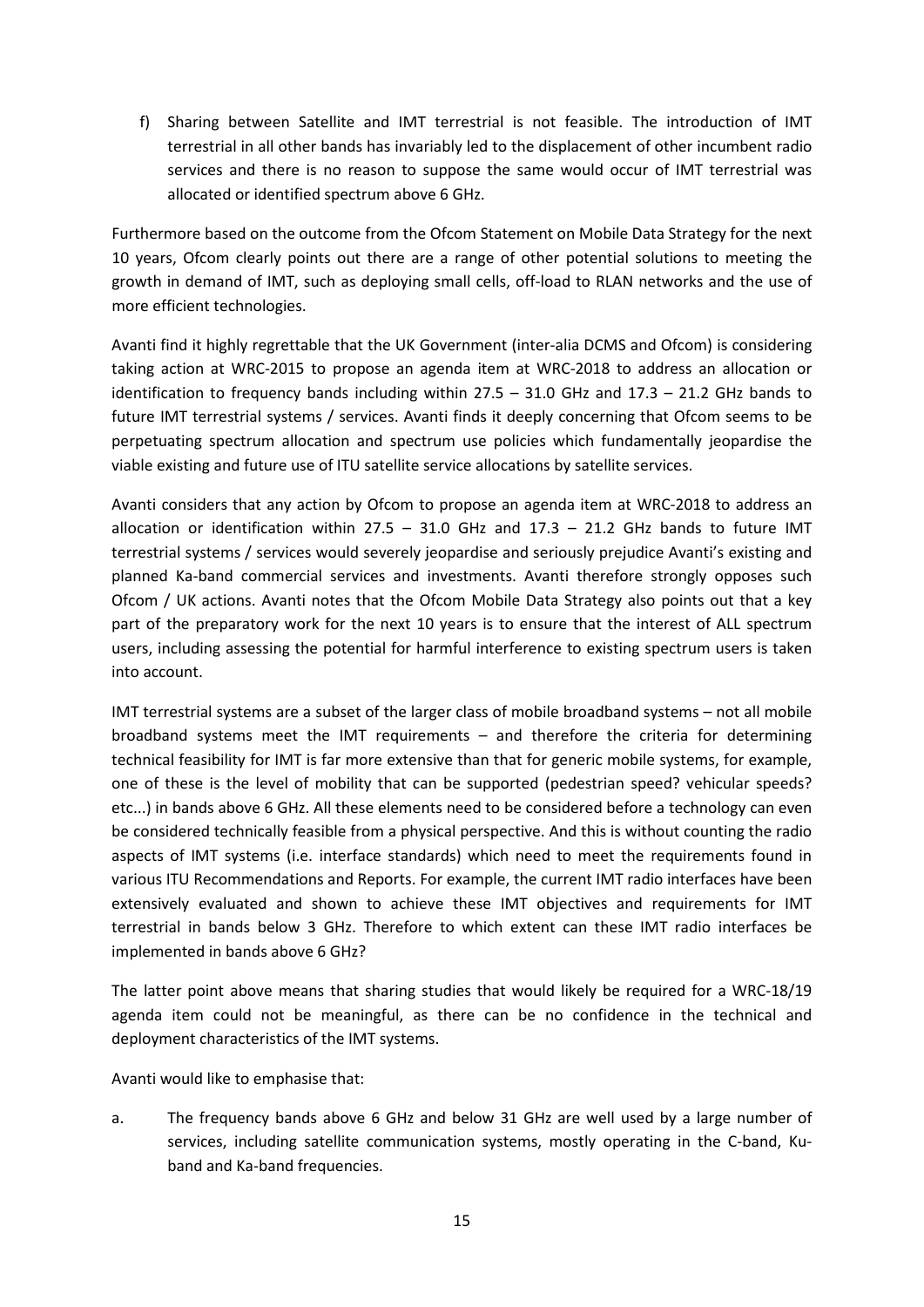- b. Many satellite system operators around the world currently operate/ plan to operate global or regional satellite services using specially Ku and Ka band frequencies. These satellite networks do and will provide valuable services in the UK and in many regions around the world and are also enablers for terrestrial operators. For example, Arabsat, Avanti, DirectTV, Echostar, Eshailsat, Eutelsat, Gascom, Inmarsat, Intelsat, Nilesat, Nigcomsat, O3B, RSCC, SES, Telenor, Telesat, Thaicom, Turksat, Viasat, Yahsat, Brazil government, Australian government, French government, etc etc,) all operate or will operate in the near future Kaband satellite systems within the  $27.5 - 30.0 / 17.7 - 20.2$  GHz bands.
- c. UK-based Ka-band satellite operators and Ka-band satellite operators filing through the UK Administration for Ka-band satellite systems in the 27.5 - 30.0 / 17.7 - 20.2 GH bands include Avanti, DirectTV, Echostar, Inmarsat, O3B, Telesat, and Viasat. The current level of investment from these satellite operators in Ka-band systems is already well over US\$ 5 billion and that level of investment is expected to radically increase in the coming few years. Avanti alone has already committed over US\$ 1 billion to Ka-band satellite systems.
- d. Additionally, satellites are often the enablers for other broadband access technologies and billions of investment has already spent on the satellite networks.
- e. If the Ku-band or Ka-band frequencies were to be placed within the scope of any new WRC agenda item, that would create uncertainty for FSS operators, their customers and their investors. FSS systems may take 20 years from initial planning and funding, through to their end of life and during this period, regulatory certainty is required. Such regulatory certainty would be undermined by such a new WRC-2018 agenda item proposing to accommodate terrestrial IMT above 6 GHz.
- f. Avanti therefore does not see any need for the UK to support any new agenda item for IMT above 6 GHz. Taking a driving role could effectively commit the UK into supporting the identification of spectrum above 6 GHz for IMT at a time when there is a lot of uncertainty about the need for and feasibility of such identification for IMT. There is also very likely to be conflicting UK interests in any candidate band.

Avanti believes – as is mentioned in the Ofcom Mobile Data Strategy Section 4.8 - that the issues is at a very early stage and further consideration will be necessary to understand which bands or which ranges of bands it will make sense to focus upon, but taking action at WRC-2018 on accommodation of yet to be determined and assessed IMT terrestrial requirements without investigating the most appropriate way to safeguard applications that currently use these bands is premature. However, if the studies are supportive of such a step, this matter could be placed as a preliminary agenda item for WRC-2021.

**Avanti recommends that until there are vetted IMT radio interfaces and specific/mature/widely accepted IMT systems characteristics in bands above 6 GHz that can be used in sharing studies to assess compatibility, there cannot be an agenda item to modify the table of allocations. IF there is properly validated requirement for additional spectrum for terrestrial IMT above 6 GHz, and the technical feasibility for such IMT systems is mature and has been fully vetted and demonstrated, any consideration on candidate frequency bands for IMT terrestrial should be considered at WRC-2021 (i.e. not WRC-2018), be limited in scope to frequency bands above 31.0 GHz and be focussed**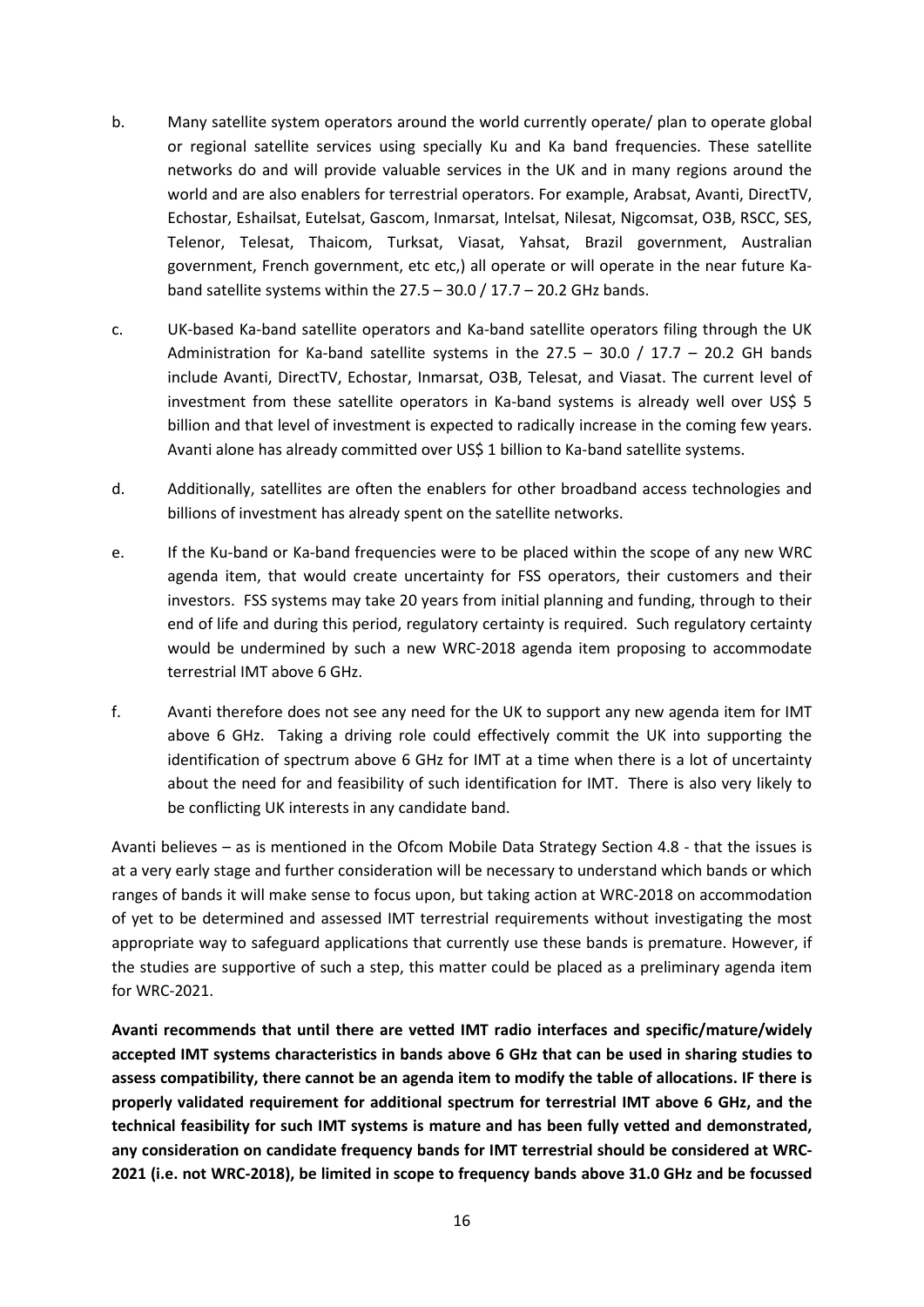**outside the frequency bands allocated by the ITU on a primary or co-primary basis to satellite services.**

 $\overline{\phantom{a}}$  , we can also the contract of the contract of the contract of the contract of the contract of the contract of the contract of the contract of the contract of the contract of the contract of the contract of the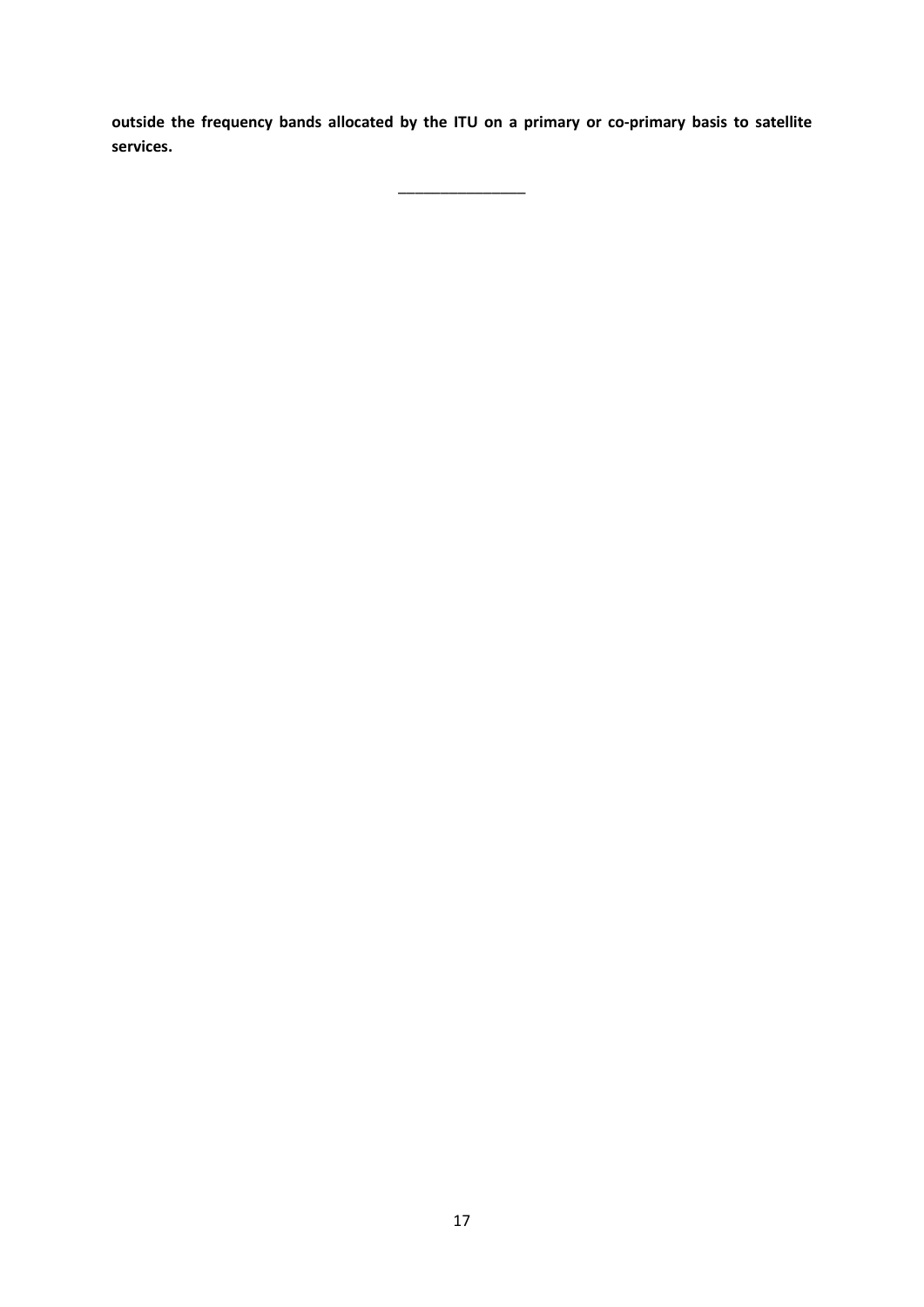Annex 1

# **ECC/CPG15**

**CPG PTB(2014)050**



# **5th meeting CPG-15 PTB Copenhagen, 9-12 September 2014**

**Date issued:** 01 September 2014

**Source:** United Kingdom

**Subject:** Proposal for Agenda item 7

**Password protection required:** No

# **Summary:**

Agenda Item 7 considers possible changes with respect to advance publication, coordination, notification and recording procedures for frequency assignments pertaining to satellite networks, in accordance with Resolution 86 (Rev. WRC 07) to facilitate rational, efficient, and economical use of radio frequencies and any associated orbits, including the geostationary satellite orbit.

Regarding several issues of AI 7, the July 2014 meeting of WP 4A concluded its development of draft CPM text and forwarded this text for inclusion in the draft CPM Report to CPM15-2. WP 4A then changed the labelling of some of the issues.

In this paper, the United Kingdom offers a table for the consideration of CPG PTB presenting the UK view on all the issues included in the draft CEPT Brief agreed at CPG14-5 as well as the issues in the output documents from the July 2014 meeting of WP 4A. The table is based on the structure, labelling and methods agreed by WP 4A.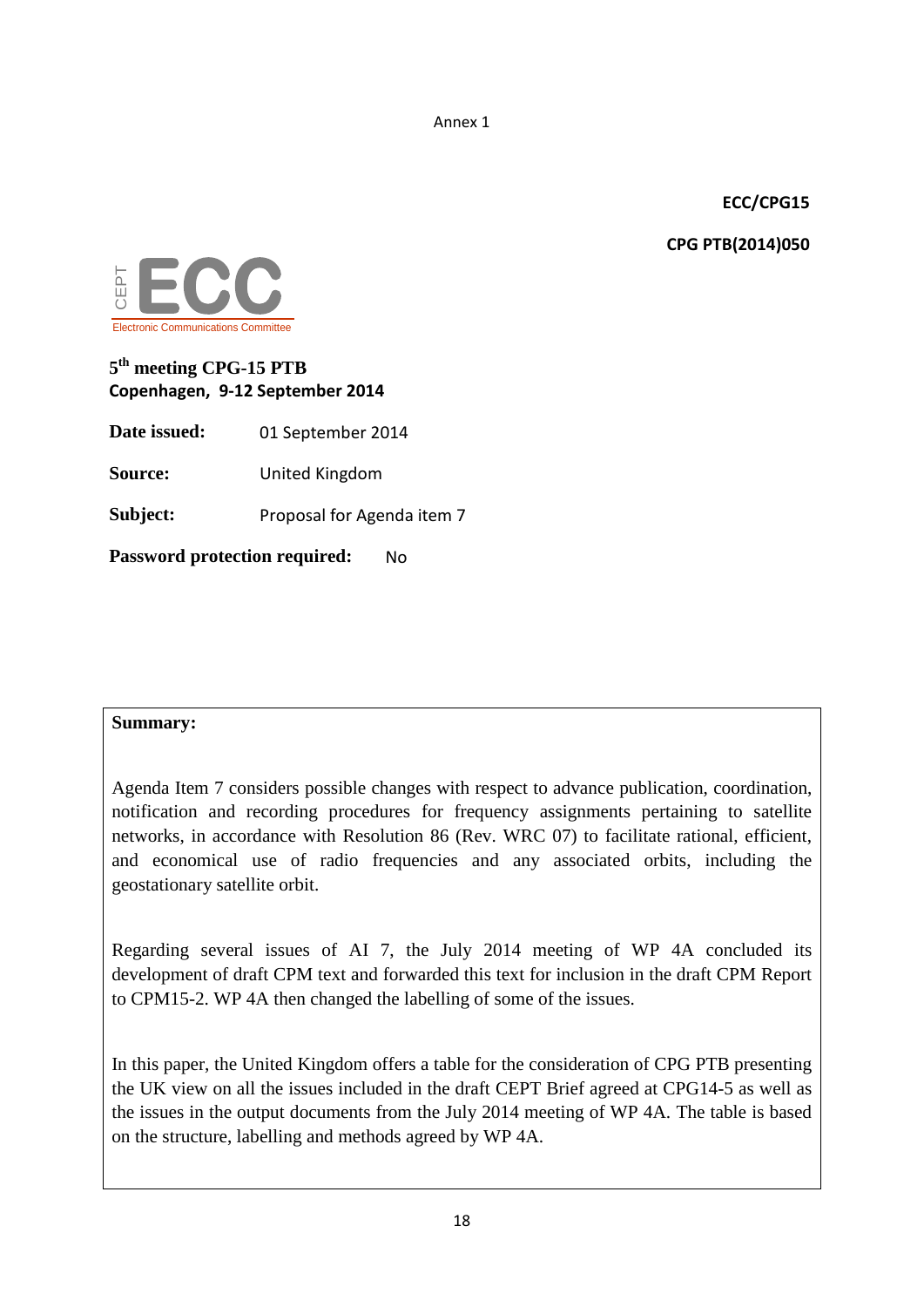# **Proposal:**

This paper indicates the United Kingdom views on different issues of AI 7 as below and proposes to align the preliminary CEPT positions on each issue with these views, i.e. express support for the CPM Methods described in the below table.

| Issue       | Definition                                                                                                                                              | CPM Proposed methods                                                                                                                                                                                                                                                                                                                                                                                                                                                                                    | <b>UK View</b>                       |
|-------------|---------------------------------------------------------------------------------------------------------------------------------------------------------|---------------------------------------------------------------------------------------------------------------------------------------------------------------------------------------------------------------------------------------------------------------------------------------------------------------------------------------------------------------------------------------------------------------------------------------------------------------------------------------------------------|--------------------------------------|
| A           | Informing the Bureau of a<br>suspension under RR No.<br>11.49 beyond six months                                                                         | $A1 - No Change$<br>A2 - Option A- Day-for-day reduction after 6<br>months<br>Option B - Day-for-day reduction after 6<br>months up to 12 months followed by two times<br>reduction thereafter                                                                                                                                                                                                                                                                                                          | Method<br>A <sub>2</sub><br>option A |
| B           | Publication of information<br>on bringing into use of<br>satellite networks at the<br>ITU website                                                       | B1 - On receipt of the information, the Bureau shall<br>publish it in the BR IFIC.<br>B2 - On receipt of the information, the Bureau shall<br>publish it in the BR IFIC and make it available<br>on the ITU website<br>B <sub>3</sub> - NOC                                                                                                                                                                                                                                                             | Method B <sub>2</sub>                |
| $\mathbf C$ | Review<br>possible<br>or<br>cancellation<br>of<br>the<br>publication<br>advance<br>mechanism for satellite<br>networks<br>subject<br>to<br>coordination | C1 - No change<br>C2 - Suppression of the API for satellite networks<br>subject to coordination<br>C3 - Changing the period before expiry of the API<br>for satellite networks subject to coordination<br>C4 - Suppression of the current API mechanism and<br>generation of API at the receipt of a<br>coordination request<br>C5 - Suppressing the six-month minimum period<br>between the date of receipt of an API and the<br>of receivability of the<br>date<br>associated<br>coordination request | Method C5                            |
| D           | General use of modern<br>electronic<br>of<br>means<br>communications<br>in                                                                              | D - modern electronic means can be used instead of<br>"telegram", "telex" or "fax" and implement a<br>consolidated approach for both the submissions                                                                                                                                                                                                                                                                                                                                                    | Method D                             |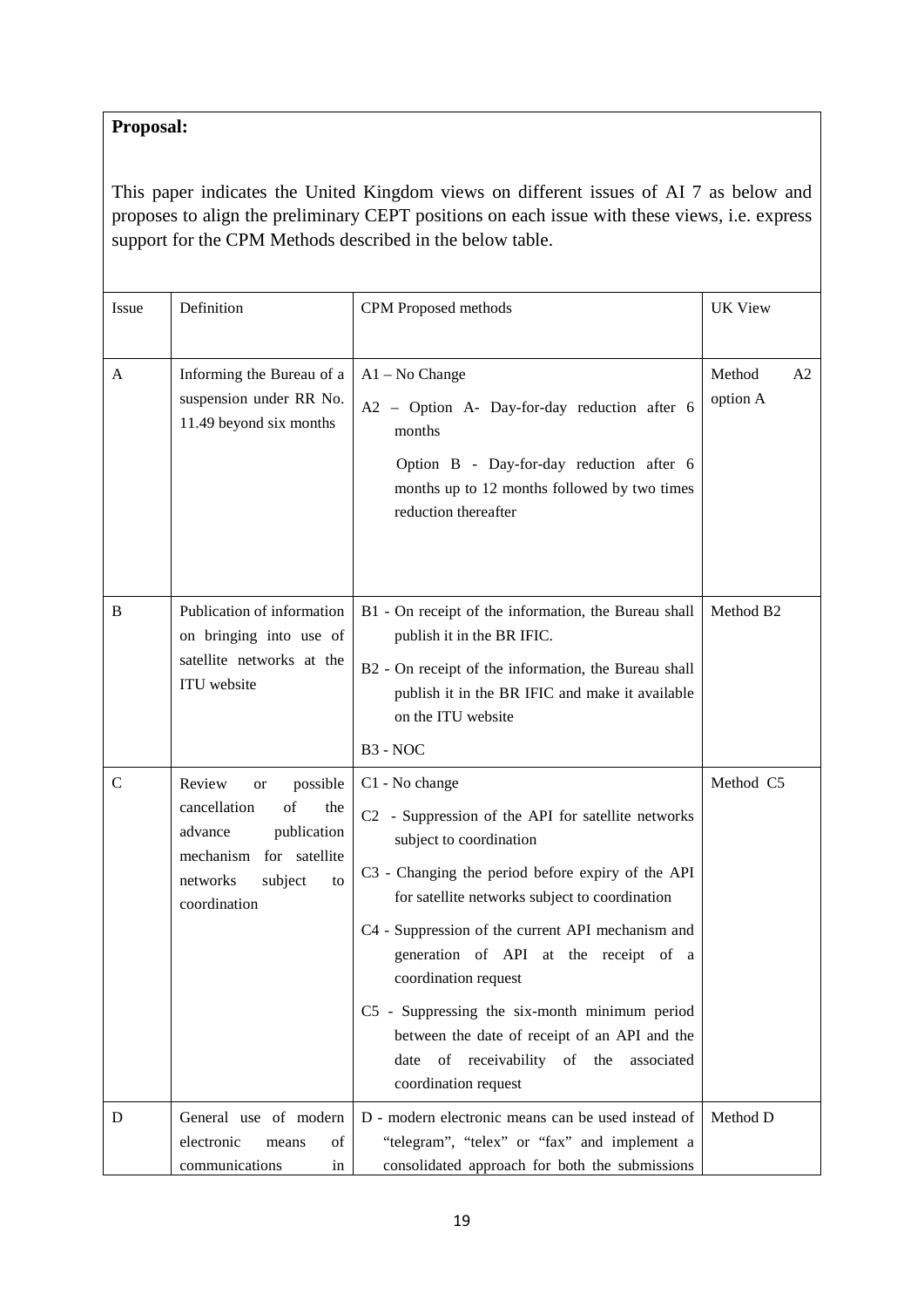|                                                                                                | coordination<br>and<br>notification procedures                                                                                                            | of satellite network filings and their related<br>correspondence if appropriate                                                                                                                                                                                                                                                                                                                                                                        |            |
|------------------------------------------------------------------------------------------------|-----------------------------------------------------------------------------------------------------------------------------------------------------------|--------------------------------------------------------------------------------------------------------------------------------------------------------------------------------------------------------------------------------------------------------------------------------------------------------------------------------------------------------------------------------------------------------------------------------------------------------|------------|
| E                                                                                              | Failure<br>a satellite<br>of<br>during<br>the<br>ninety-day<br>bringing into use period                                                                   | E1 - in case of a failure of a satellite during the<br>ninety-day BIU period, the corresponding<br>frequency assignments shall be considered as<br>having been brought into use.<br>E2 - in case of a failure during the ninety-day BIU<br>period of a satellite, used for bringing<br>frequency assignments back into use, the<br>corresponding frequency assignments will be<br>considered as having been brought back into<br>use<br>E3 - No change | Method E3  |
| X                                                                                              | Review of the orbital<br>limitations<br>position<br>in<br>Annex 7 to RR Appendix<br>30                                                                    | X1 - Suppression of Orbital position limitations in<br>Region 1(further west than 37.2W or further<br>east than $146^{\circ}$ E), Region 2 (further west than<br>54W or 44W or 175.2W in different bands).                                                                                                                                                                                                                                             | Method X1  |
| Y                                                                                              | Possible<br>method<br>to<br>mitigate<br>excessive<br>satellite network filings<br>issue                                                                   | Y1 - Setting milestones for the satellite network<br>status based on the practical facts relating to<br>manufacturing and launching process of<br>satellite payloads in a new PARTXS and<br>Resolution 49<br>information<br>without<br>BR<br>examination<br>$Y2$ – same as Y1 but with BR examination<br>Y3 – Removal of six months requirement between<br>API and CRC                                                                                 | Method Y3  |
| [XX]<br>Issue C<br>the<br>in<br><b>CPG</b><br>$15 - 4$<br>draft<br><b>CEPT</b><br><b>Brief</b> | Transfer into the Radio<br>Regulations of the Rule of<br>Procedure<br>regarding<br>suspension of a frequency<br>assignment in the List in<br>Appendix 30B | $C1$ – make necessary modifications<br>(CEPT supports transfer of the Rule of<br>Procedure<br>into<br>AP30B<br>of<br>the<br>Radio<br>Regulations) developed at the Working Party of<br>the Special Committee in December 2013.                                                                                                                                                                                                                         | Method C1  |
| [YY]<br>Issue C<br>the<br>in<br><b>CPG</b><br>$15 - 4$                                         | Comprehensive review of<br>radio regulatory process<br>under WRC-15<br>agenda<br>item 7                                                                   | No methods have been proposed.                                                                                                                                                                                                                                                                                                                                                                                                                         | <b>NOC</b> |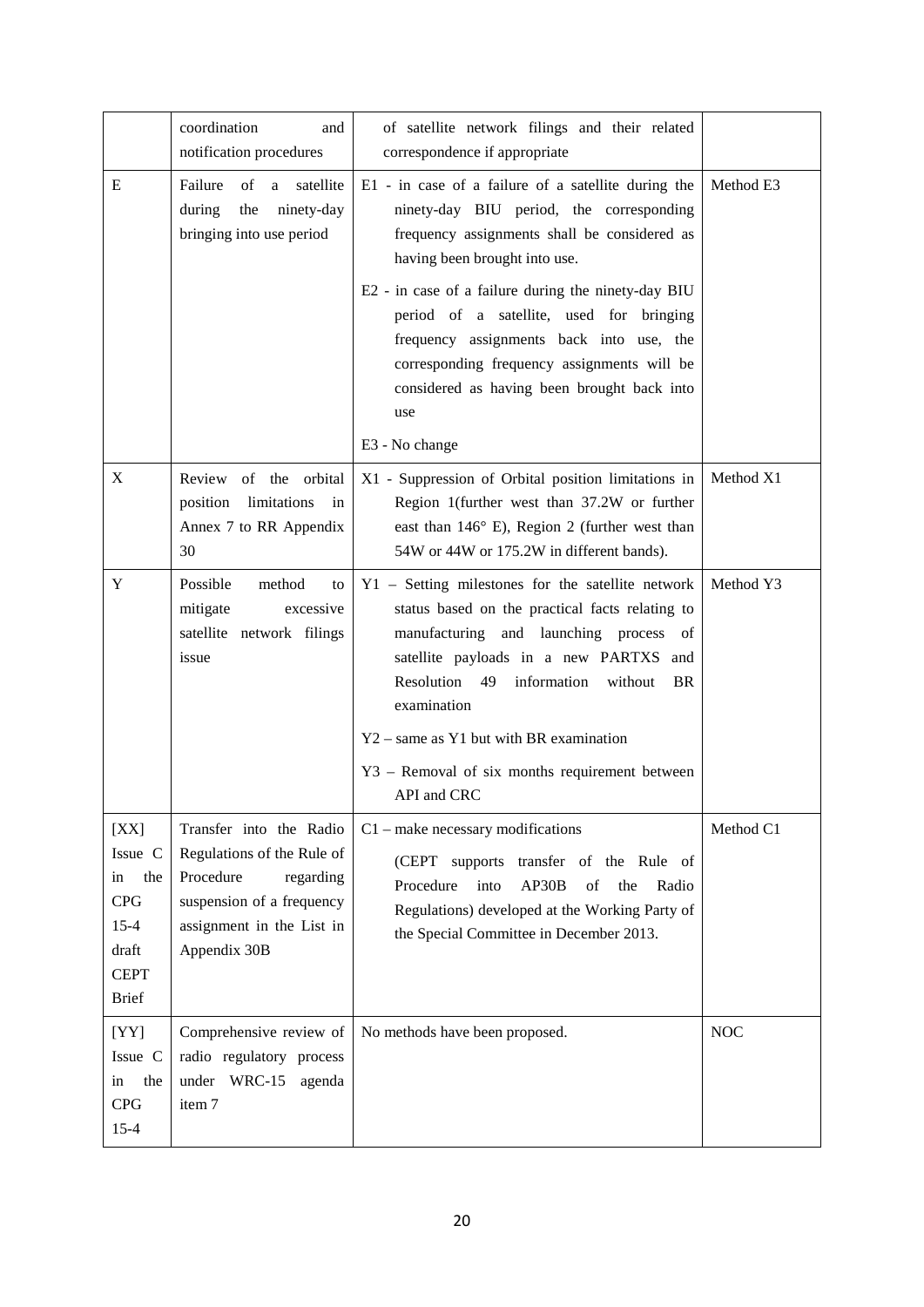Annex 2

**ECC/CPG15**

**CPG PTB(2014)049**



# **5th meeting CPG-15 PTB Copenhagen, 9-12 September 2014**

**Date issued:** 01 September 2014

**Source:** United Kingdom

Subject: Proposal for Agenda item 9, Issue 9.1.2

**Password protection required:** No

## **Summary:**

This agenda item deals with the studies on possible reduction of the coordination arc and technical criteria used in application of No. 9.41 in respect of coordination under No. 9.7.

In the light of recent BR Director report (document number 4A/579-E) on 27 June 2014 to WP4A meeting on "Technical criteria used in application of RR No. 9.41in respect of coordination under RR No. 9.7", this document proposes to adopt No Change to this agenda item.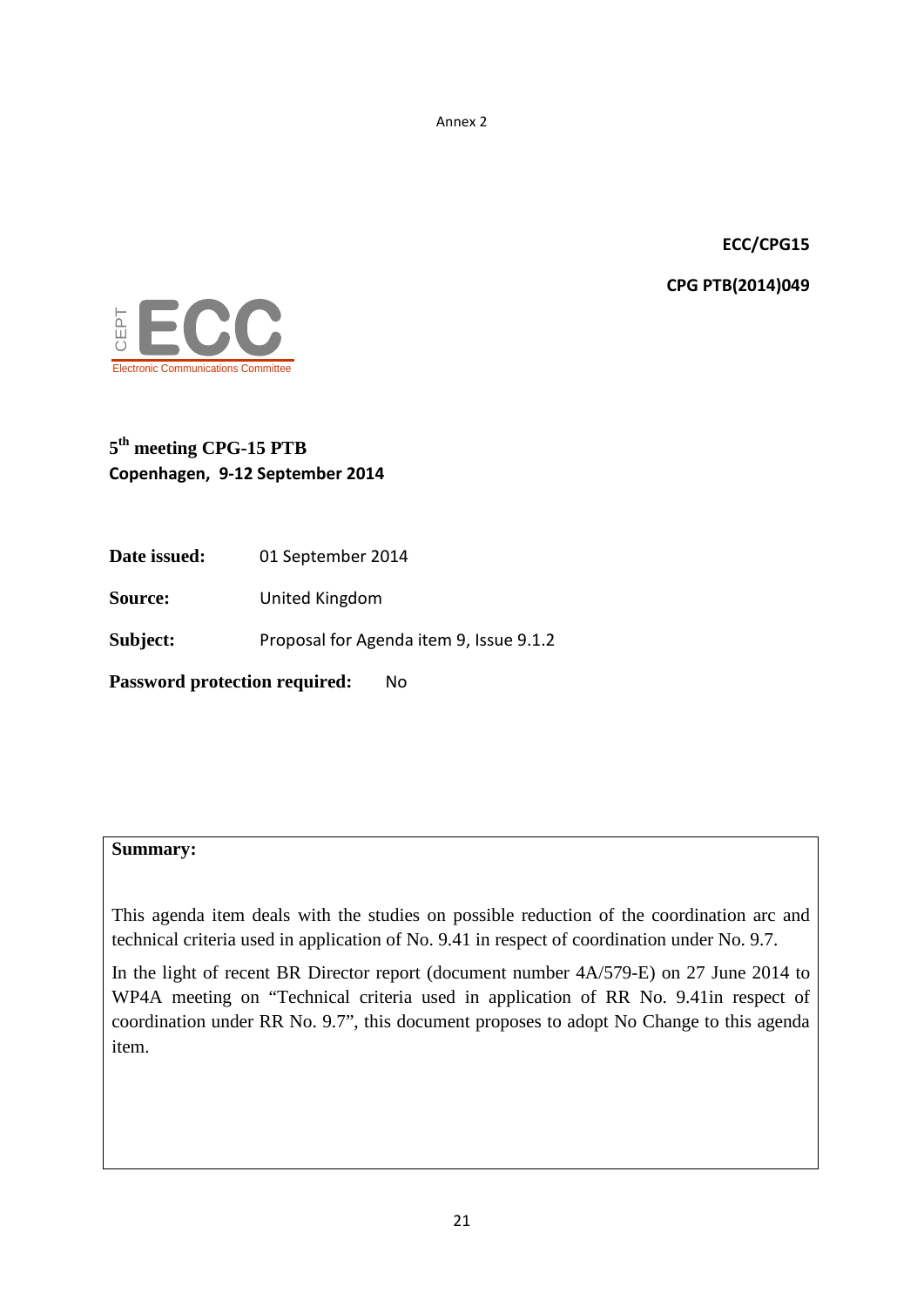# **Proposal:**

As explained below in our document, the United Kingdom proposes that:

- in line with the BR conclusion, **UK does not support replacing ΔT/T criterion by a C/I** criterion in applying RR No. 9.41.
- the value of the ΔT/T threshold **remains unchanged at 6%,** until ITU-R studies can demonstrate via a new ITU-R Recommendation that a different value can be acceptable.
- on the issue of reduction of arc, **UK proposes that the size of coordination arc at Ka-band remains unchanged at 8 degrees**.

# **Background**

# **1.** ∆**T/T to be kept as method used under RR 9.41 examination**

BR Director report (document number 4A/579-E ) on 27 June 2014 to ITU WP4A meeting on "Technical criteria used in application of RR No. 9.41in respect of coordination under RR No. 9.7", represents BR analysis on the "effectiveness and appropriateness" of the current ∆T/T criterion used in the application of RR No. 9.41. In this document, Bureau after a detailed analysis of the matter concludes that the C/I criterion alone for identifying potentially affected administrations / networks under RR Nos. 9.7 and 9.41 would not significantly reduce coordination requirement unless other issues as identified in section 2.3.2 of the Annex 7 to Document 4A/468, relating the representative range of the technical parameters are considered as well.

Results of simulation clearly demonstrates that the orbital separation required to establish coordination requirement using C/I criterion would not significantly improve the situation in the absence of any other mechanism that could address issues of unrealistic link parameters and hence consideration could be given to the appropriate means which would either directly or indirectly lead to the limitation of wide distribution of the characteristics of the filings. Without these measures properly considered and studied, the **Bureau considers that simple transition to another coordination trigger would not address the problem of "effectiveness and appropriateness" of the existing and proposed criteria while increasing the workload of the Bureau to implement the changes and the process.**